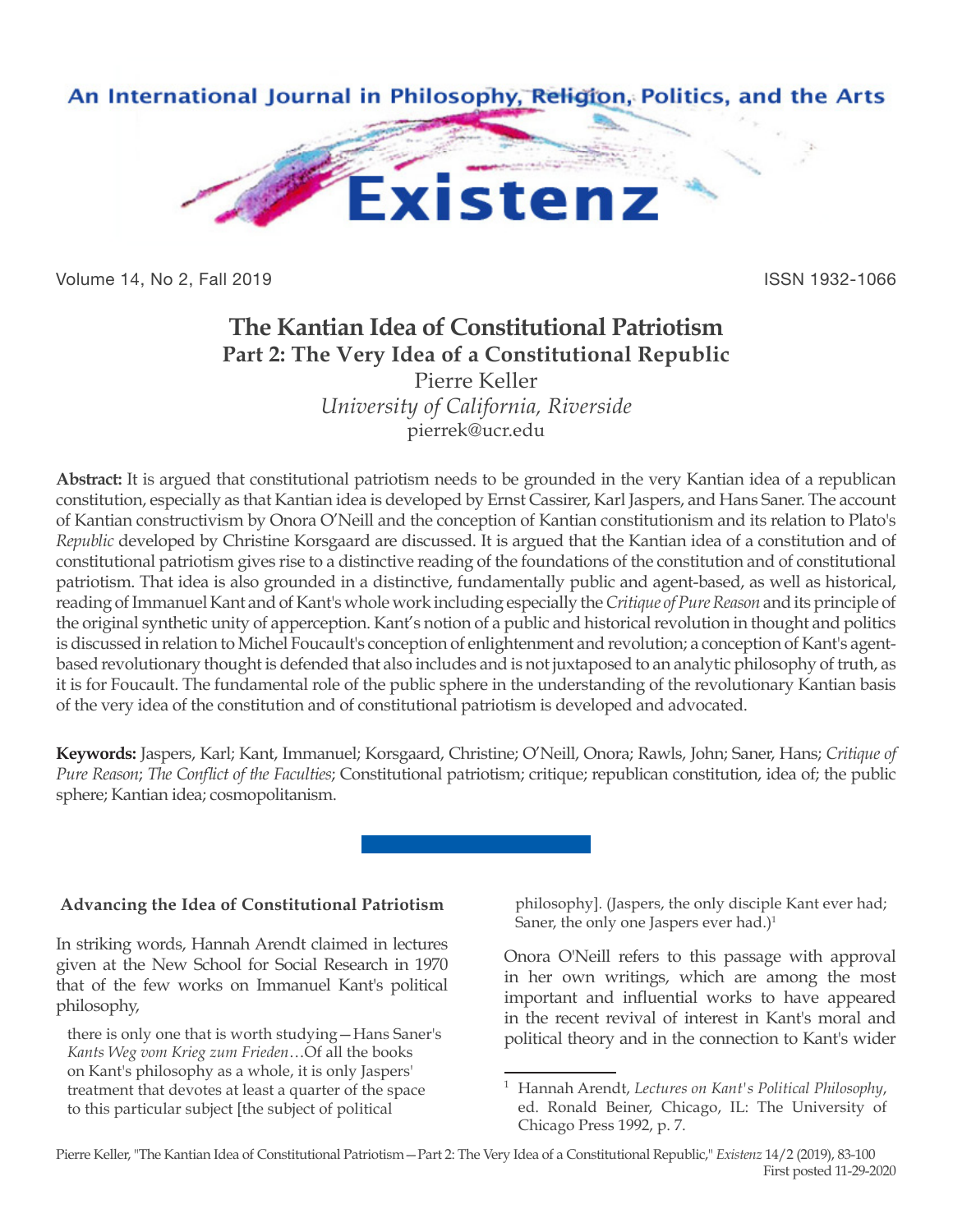philosophy. O'Neill is among those very distinguished former students of John Rawls who have spearheaded the revival of interest in Kant's moral philosophy by the great American political philosopher.<sup>2</sup> It is thus significant that O'Neill refers to the passage from Arendt in her effort to re-interpret and to refocus interest on Kant's notion of politics and its importance for Kant's concepts of reason and for the proper understanding of modern philosophy.

Given Kant's enormous stature in philosophy as a whole and particularly in German philosophy, Arendt's claim that Jaspers was the "only disciple Kant ever had" is even more striking than her claim that Saner was the only disciple Jaspers ever had. Arendt is herself an exception to the claim that she makes concerning Saner's relationship to Jaspers. While Arendt is not a disciple of Jaspers in a narrow sense, it is also true that neither is Saner one: even his dissertation on Kant shows a considerable independence in his approach to Kant's philosophy from the one by Jaspers, who is in turn in no ordinary sense a disciple of Kant. Arendt owes fundamental and important insights to Jaspers, who supervised her dissertation. It is especially from Jaspers that Arendt developed her life-long love of Kant's philosophy. Despite the friendship between Jaspers and Martin Heidegger in the late 1910s and early 1920s, when Arendt worked first with Heidegger and then with Jaspers, Heidegger's aim was to assimilate Jaspers' Kantianism and his emphasis on the existential conception of limit-situations and simultaneously to discredit both the Kantianism of Jaspers (as well as the Kantianism of Husserl and Cassirer) and the modernism and *Existenzphilosophie* of Jaspers by portraying Jaspers' *Existenzphilosophie* as psychologistic and also as too theoretical and detached from the very existential conditions of agency that Jaspers highlights in his discussion of limit-situations. Heidegger already began this process with his unpublished 1922 review of Jaspers' *Psychologie der Weltanschauungen*; Heidegger argued in the review that Jaspers took a too psychological-theoretical approach to the existential conditions of agency.<sup>3</sup> Heidegger continued the process of lumping Jaspers together with Kierkegaard and a psychologistic Kantianism in *Sein und Zeit* (1926) and in his subsequent writings into the 1930s and 1940s.

Hans Saner has importantly framed some of Jaspers' most important contributions in relation to both Arendt and to Heidegger and also made the nature of Jaspers' concerns about Heidegger more apparent, while also trying to evaluate the status of the respective claims of Jaspers and Heidegger against each other. He has thrown light on the nature of their friendship and later antagonism and on their relationship to Kant.<sup>4</sup> Saner has also made an important contribution to the understanding of the role of conflict as a motor to development in all spheres in Kant, especially so in Kant's political philosophy. The title of Saner's first work in the German original accurately describes its scope: Kant's path from war to peace; antagonism and unity: paths to Kant's political thought.5 In the first volume of this work which was to remain its only volume, Saner begins with a focus on Kant's political philosophy, but he does so against the background of a general account of the diversity and unity in Kant's thought and especially in Kant's metaphysical thought. In the first section of the book, Saner develops an analogy between the role of opposition and interaction in the physical world and in the legal, political, and moral world. Saner's discussion of the role of polemics in Kant's thought is both novel and brilliant. Saner also shows that it is a fundamental and completely general feature of Kant's thought that one must proceed from conflict to peace. Following in the footsteps of Jaspers and in dialogue with Arendt, Saner developed a conception of Kant's whole philosophy as a process of grappling with the opposition between unity and diversity. Thus, for Saner, there is no sharp dividing line between Kant's epistemological and metaphysical thought and the historical developments that drive society and political organizations forward in the public sphere.

Saner never published the follow-up volume on the way from war to freedom in Kant's more narrow

<sup>2</sup> For example, Onora O'Neill, "Reason and Politics in the Kantian Enterprise," in *Constructions of Reason: Explorations of Kant's Practical Philosophy*, New York, NY: Cambridge University Press 1989, pp. 3-27, here p. 4.

<sup>&</sup>lt;sup>3</sup> Martin Heidegger, "Critical Comments on Karl Jaspers's Psychology of Worldviews," in *Becoming Heidegger: On the Trail of his Early Occasional Writings*,

eds. Theodore Kisiel and Thomas Sheehan, New York: NY, Routledge 2014, pp. 119–43, here pp. 132-4.

<sup>4</sup> Hans Saner, *Einsamkeit und Kommunikation: Essays zur Geschichte des Denkens*, Basel, CH: Lenos, 1994.

<sup>5</sup> Hans Saner, *Kants Weg vom Krieg zum Frieden: Band 1: Widerstreit und Einheit: Wege zu Kants politischem Denken*, München, DE: Piper, 1967.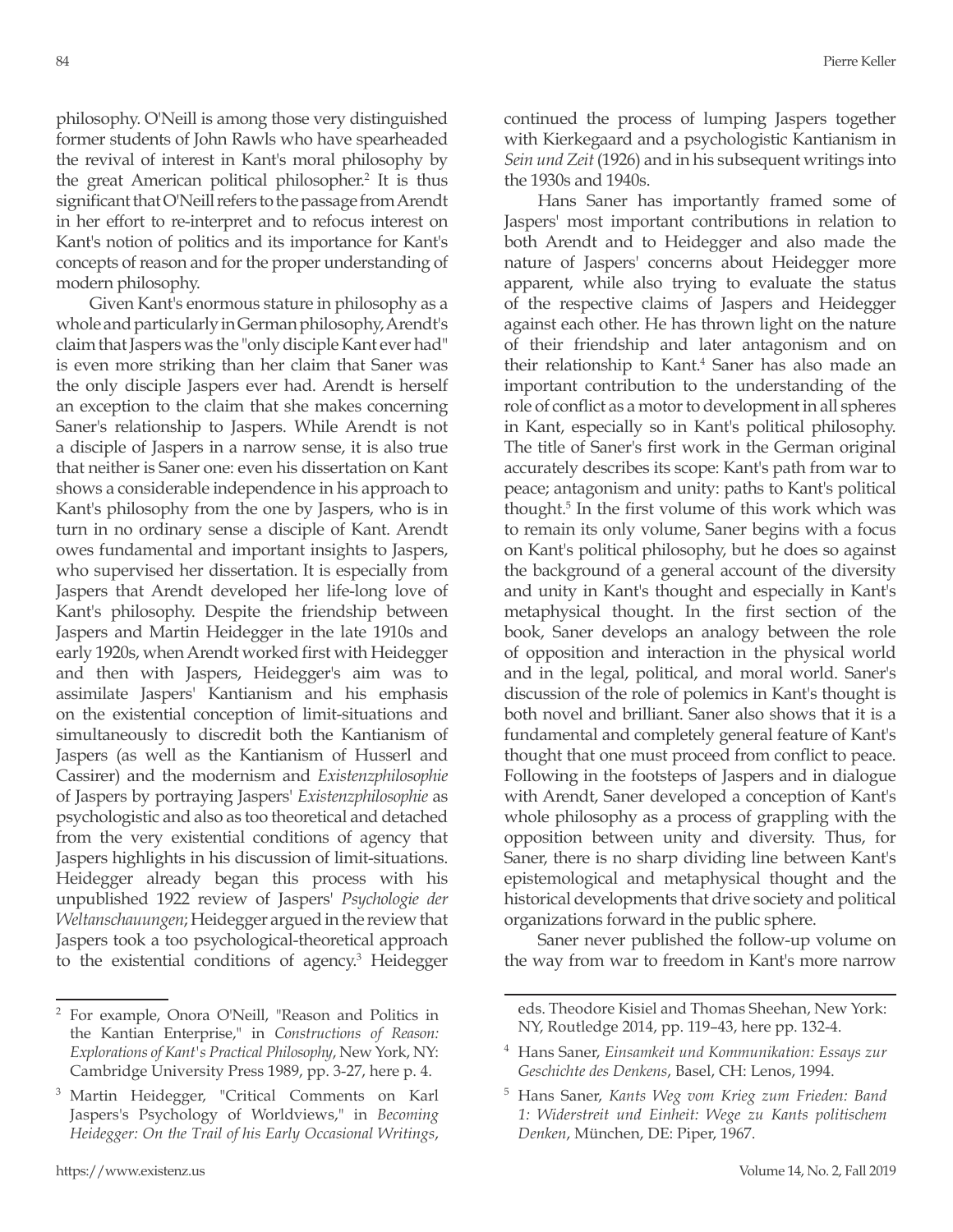political philosophy. It is only in other works that Saner actually proceeds to a full discussion of Kant's conception of politics in a narrower sense and to a discussion of Kant's account of how to move politically from conflict to peace and to the framework of human rights. Saner emphasized both the importance of Jaspers' conception of limit-situations and of Jaspers' conception of a truly world-inclusive and fully culturally-inclusive world philosophy. Saner was interested not only in the wider cosmopolitan dimension of Kant's thought and that of Jaspers, he was also an important critical voice in the discussion of contemporary political issues including the status and inclusiveness of Swiss democracy.

In one of his final shorter writings, Kant himself shows the insight that Saner had in seeing the importance of dynamic conflict resolution in the whole of Kant's thought.<sup>6</sup> Kant argues in "Perpetual Peace in Philosophy" that the arguments between philosophical schools are connected with the natural tendency of human beings to get into conflict with one another.<sup>7</sup> For Kant, such philosophical conflict is not wholly a bad thing since it prevents human beings from lethargically falling apart and experiencing decay. In general, Kant promotes a theme that he will take up in *The Conflict of the Faculties* in his discussion of the relationship between philosophy and medicine; namely the idea that philosophy has a therapeutic function: philosophy is able to make one healthier. This idea in *The Conflict of the Faculties* is generalized to give an account of the wider importance of philosophy in directing world culture, the state, and the university towards a more comprehensive conception of the public welfare and of the good. This is a wider conception of the public welfare than the one which motivates or is conceived by any of the other faculties of the university or of the state. In thus grounding the other faculties and the state itself in the idea of the general public welfare including not only self-perfection, and regard for others, but also in public truth telling (even to the ones in power) that

are key to the very idea of the university, Kant takes up the fundamentally moral-political dimension of his Copernican revolution. Our grip on the systematicity of the cosmos is grounded in our capacity to respond to the here and now of our contemporary situation with the public expression of truth as we understand it from our point of view in space, time, culture and politics. For Kant, narrowly theoretical systematicity is oblivious to its own enabling conditions in culture and politics and to our agency in history. Thus a fully systematic conception of the cosmos must be cosmopolitan and cosmopolitical, it must see the cosmos systematically from humans' changing vantage-point within that cosmos and it must include the way in which they relate to the cosmos as agents who form their own systematic conception of that cosmos and thus participate in the formulation of the very laws that govern nature and the cosmos (so far as the cosmos is intelligible to them). Such participation in sovereignty and in law-giving for the cosmos is what it means to be a citizen of the cosmos (a cosmopolitan).

#### *Onora O'Neill, the Categorical Imperative, and the Transcendental Doctrine of Method*

In more recent work on Kant, it is especially the merit of O'Neill and other former students of Rawls to have recommended and developed a more searching account of Kant's categorical imperative and its role in human reasoning. For O'Neill, the categorical imperative of moral practical reasoning becomes the fundamental principle of all reasoning. As such, the categorical imperative provides the procedure for lawmaking that institutes a common constitutional culture. Properly understood, the constitutional culture instituted by the categorical imperative provides the space within which one constitutes one's self both as an individual and as a citizen. The dynamic unity of citizen and self is achieved when one fully appreciates the historical, political-social and pragmatic dimensions of Kant's conception of reason. Following Jaspers, Arendt and Saner, O'Neill has emphasized the importance of the historical and political-social dimensions of Kant's conception of reason, especially with regard to Kant's development of his conception of public reason in the "A-Preface" and in the "Transcendental Doctrine of Method" in the *Critique of Pure Reason*. 8

<sup>6</sup> Immanuel Kant, "Proclamation of the Imminent Conclusion of a Treaty on Perpetual Peace in Philosophy (1796)," transl. Peter Heath, in *Theoretical Philosophy After 1781*, Cambridge, UK: Cambridge University Press 2002, pp. 451-460.

<sup>7</sup> Immanuel Kant, "Perpetual Peace: A Philosophical Sketch," in *Kant's Political Writings*, ed. Hans S. Reiss, transl. H. B. Nisbet, Cambridge, UK: Cambridge University Press 1970, pp. 93-130.

<sup>8</sup> Immanuel Kant, *Critique of Pure Reason*, transl. Paul Guyer and Allen W. Wood, Cambridge, MA: Cambridge University Press, 1998. [Henceforth cited as *CPR*]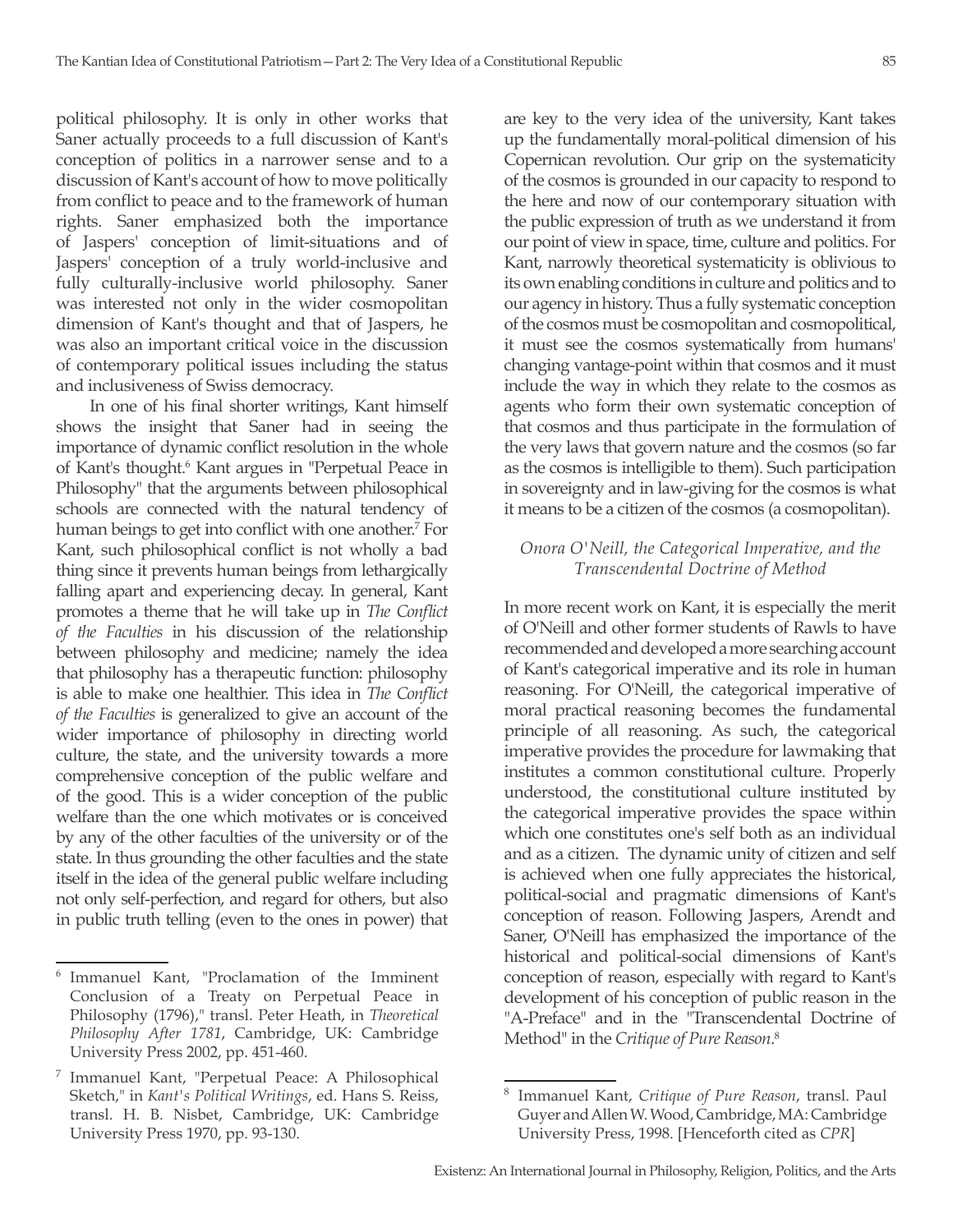Kant begins the first edition of his *Critique of Pure Reason* with a claim to the authority of critique; he demands in the Preface that not only all culture and science submit to critical evaluation, but also that religious and political authority do so, as well:

Our age is the genuine age of criticism, to which everything must submit. Religion through its holiness and legislation through its majesty commonly seek to exempt themselves from it. But in this way they excite a just suspicion against themselves, and cannot lay claim to that unfeigned respect that reason grants only to that which has been able to withstand its free and public examination. [*CPR* 100-1]

Later in the "Transcendental Doctrine of Method," Kant returns to the idea that all normative commitments must be subject to free and public examination. In the first chapter of "The Discipline of Pure Reason," Kant argues that the very existence of reason depends on the public exercise and critique of reason, thus explicitly rejecting a methodologically solipsistic conception of reason:

The very existence of reason depends upon this freedom, which has no dictatorial authority, but whose claim is never anything more than the agreement of free citizens, each of whom must be able to express his reservations, indeed even his veto, without holding back. [*CPR* 643]

Each human being who engages in reasoning has the right to express "thoughts and doubts...for public judgment" and to cast a vote in "universal human reason" without being called out publicly as a "malcontent and a dangerous citizen"; for Kant this is a holy right that is "not to be curtailed" (*CPR* 650).

In the "Transcendental Dialectic" and the "Transcendental Doctrine of Method" Kant develops a conception of critique understood as the establishment of a constitution that governs a society of free agents who come together under laws that they promulgate for themselves and act on publicly as the result of public discussion. From Kant's standpoint,

One can regard the critique of pure reason as the true court of justice for all controversies of pure reason…set the task of determining and judging what is in reason in general in accordance with the principles of its primary institution...The critique...derives all decisions from the ground-rules of its own constitution, whose authority no one can doubt...in which we should not conduct our controversy except by due process. [*CPR* 649-50]

The *Critique of Pure Reason* is intended to be not only the normative law-court of truly cosmopolitan law; it is also conceived of by Kant as the instance responsible for the very installation of law.

The role of the categorical imperative in all reasoning is connected with the historical and socialpragmatic and especially the fundamentally practical dimension of Kant's thought. As long as one views Kant's conception of theoretical reason as largely independent of and prior to his conception of practical reason, then it seems hard to justify the notion of the categorical imperative as the principle of all reason. However, on my reading of the *Critique of Pure Reason*, the argument presented there is a refutation in its first half (in the "Transcendental Doctrine of the Elements") of the notion that theoretical reason can operate independently of time and establish a cognitive standpoint that is independent of the possibility of experience. In its second half, in the "Transcendental Doctrine of Method," Kant then also shows that there is no reason and hence no exercise of theoretical reason that is independent of the systematically normative constraints of our practically and publiclystructured reasoning in history; this also applies to our reasoning about nature. On this basis one can then see why and how it could and indeed must be the case that the categorical imperative is also the normative principle of theoretical reason. To engage in theoretical reasoning is also to have a normative commitment to telling the truth both to oneself and to others and this is only possible through public action in time and history.

Kant's argument in the "Transcendental Doctrine of Method," in its second half, shows that the systematicity of reason and the employment of reason to understand things in their systematic relations to each other must be grounded in the normative, pragmatic-practical, systematic, and historical conditions of human agency. Kant takes speculative reason, theoretical reason deprived of its embeddedness in practice and in practical reason, to be a failure in what it attempts to accomplish. As Kant shows in "The Canon of Pure Reason," the systematic conditions of salience required for our theoretical reason to act successfully must be grounded in the human social commitment to act as a moral agent in view of a shared highest good. Thus, the *Critique of Pure Reason* concludes with a conception of a unified theoretical and practical philosophy. The unity of theoretical and practical reason would however be abortive if, following the standard interpretation we did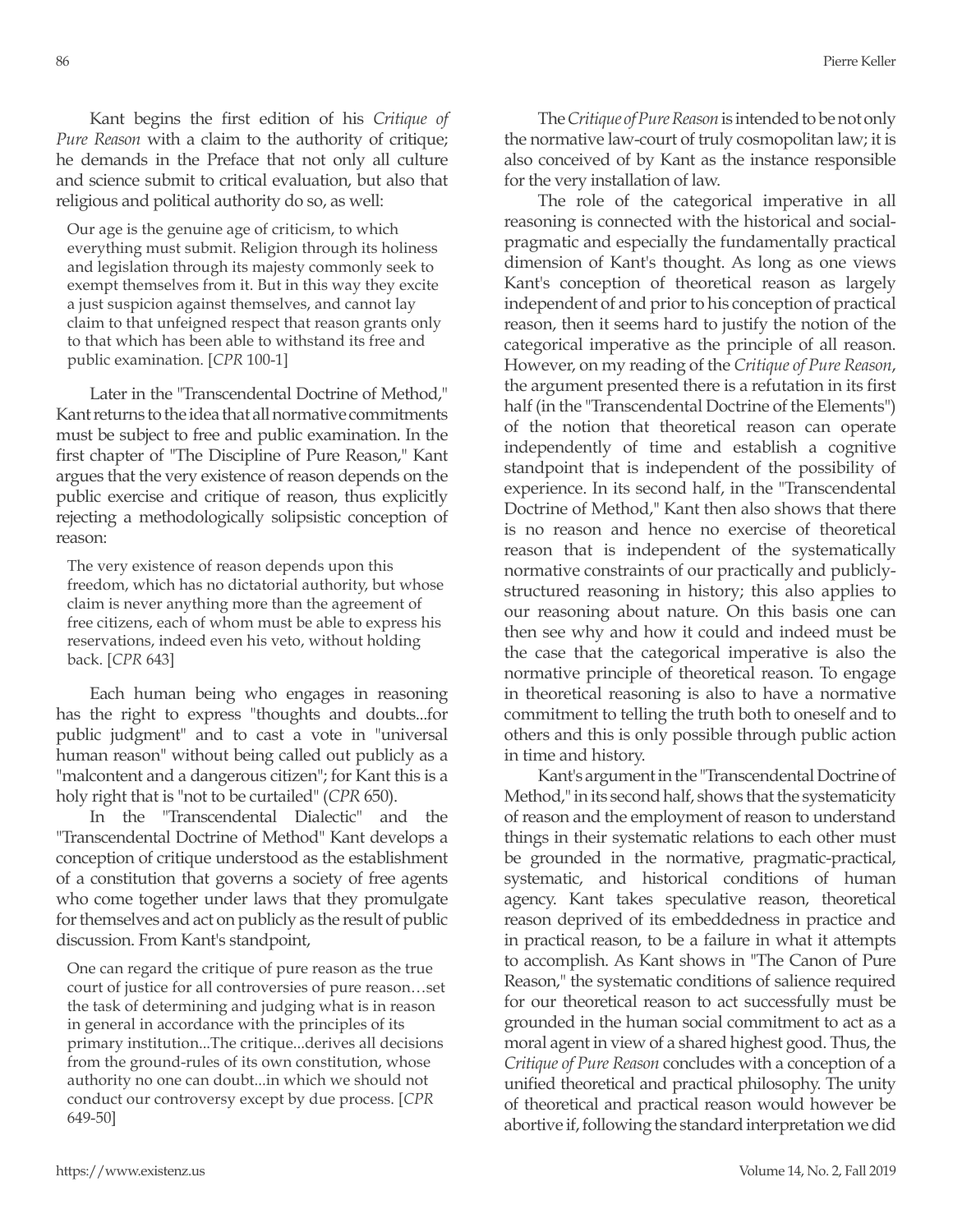not see that reason does not operate in a vacuum. The argument of the whole of the "Transcendental Doctrine of Method," but especially of its last two chapters, "The Architectonic of Pure Reason" and "The History of Pure Reason" are devoted to arguing that our systematic reasoning is historically grounded and grounded in a pure reason to which we have access only through our systematic understanding of the historical development of culture, inquiry and science. This systematically historical-social and agential conception is the cosmiccosmopolitan, world and human existence disclosing conception of philosophy that was very important to Jaspers and to his reading of Kant and that Jaspers develops systematically in his own Philosophy. Jaspers emphasized the cosmic-cosmopolitan conception of philosophy throughout his work but especially in his account of Kant in *The Great Philosophers*. 9

## *Onora O'Neill, the Polemical Use of Reason, and the Transcendental Doctrine of Method*

O'Neill takes up not only the important themes of historicity and publicity, but especially of the importance of public discussion from Jaspers, Saner, and Arendt and their understanding of Kant. Following Saner, she emphasizes the polemical use of reason in establishing normative principles through public argument and debate. O'Neill's emphasis on the importance of Kant's "Transcendental Doctrine of Method" and of the conception of historicity in the *Critique of Pure Reason* are themes regarding which she expresses her debt to Jaspers, Saner, and Arendt.<sup>10</sup> I would take this interpretation even further by interpreting Kant's concept of reason and even of the *a priori* as intrinsically practical and historical in the whole of the *Critique of Pure Reason*. I maintain that the fundamentally practical, social, and historical systematicity developed in the "Transcendental Doctrine of Method" lays the systematic normative and socio-historical groundwork for the systematic conception of science and of a science of metaphysics in the whole of the *Critique of Pure Reason*. The

"Transcendental Doctrine of Method," the second half of the *Critique of Pure Reason* lays out the systematic methodological framework (as it is evident from its title) for the first half of the *Critique of Pure Reason*, that first half itself bears the title "Transcendental Doctrine of Elements" in its meaning of a transcendental doctrine of what is elementary (*Elementarlehre*). The latter doctrine of what is elementary in our knowledge includes "The Transcendental Aesthetic" and "The Transcendental Logic" (the latter of the two in turn is subdivided into "The Transcendental Analytic" and "Transcendental Dialectic").

Kant begins the *Critique of Pure Reason* in the Prefaces to both of its editions with the historical situation of the *Critique*. In the first edition, he starts off with the historical claims to sovereignty by metaphysics and their defeat; this paves the way for the public scrutiny of those claims to sovereignty, and a demand for the public critical scrutiny of all claims to authority and sovereignty, including the claims not only of philosophy, the humanities and science, but also the scrutiny of claims to authority by religion and political governance. In the second edition, in changed political and philosophical circumstances, Kant begins the "B-Preface" with an account of science as a shared cooperative and public endeavor, characterized by a systematic methodology that systematically defines the very objects with which science is concerned. Kant then puts his ambition for a science of metaphysics in the context of the history of science and presents it as embracing a Copernican revolution in which our a priori commitments in cognition become the very systematic basis upon which we are able to interpret what we perceive as objects belonging to the systematicity of experience.

Kant begins both Prefaces with the public use of reason in its historical context. He goes on in the main body of the *Critique of Pure Reason* to develop the conditions under which we can relate to objects and bring our cognitive purposes to bear on objects. Time and space as forms of *a priori* intuition (in "The Transcendental Aesthetic") are the starting point for cognition of objects. Kant then relates all meaningful theoretical cognition to what is experienced in those forms of intuition in "The Transcendental Analytic." In "The Transcendental Dialectic," Kant shows that efforts by purely theoretical reason to grasp things independently of those, especially temporal, forms of meaningful cognition and thus to ground metaphysics independently of time and space, fail

<sup>9</sup> Karl Jaspers, "Kant," in *The Great Philosophers, Volume I: The Foundations*, transl. Ralph Mannheim, New York, NY: Harcourt, Brace & World 1962, p. 230-381.

<sup>10</sup> For example, Onora O'Neill, "Constructivism in Rawls and Kant," in *The Cambridge Companion to Rawls*, ed. Samuel Freeman, New York, NY: Cambridge University Press 2003, pp. 347-67.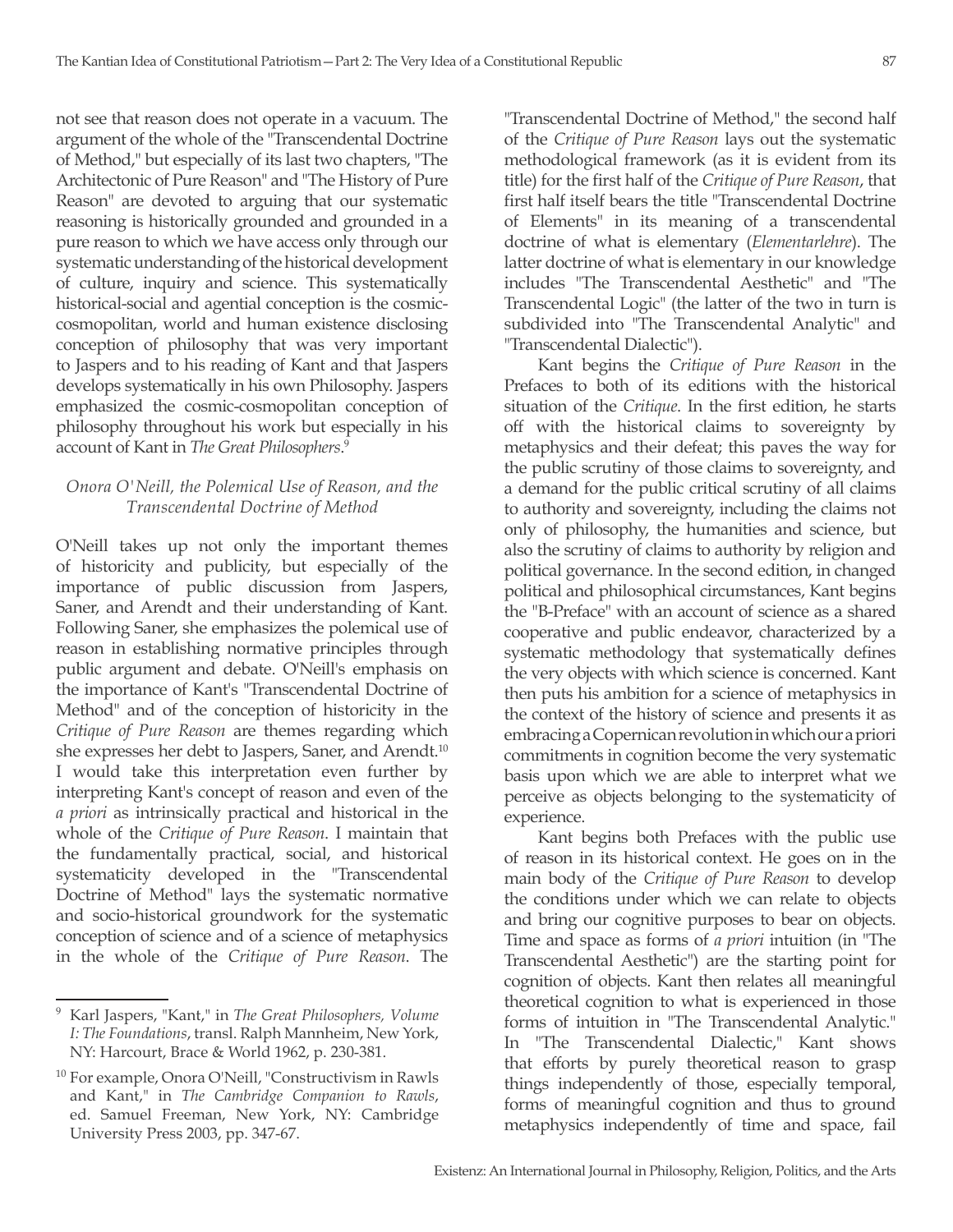systematically because they are systematically illusory. Kant ends the first *Critique* in its final two chapters, "The Architectonic of Pure Reason" and "The History of Pure Reason," by articulating the systematic role of practical and historically-situated public and social and cosmopolitical reasoning in retrieving and systematically reconstructing metaphysics from its historical origins. From beginning to end, the *Critique of Pure Reason* develops the temporality and historicity of all significance, while at the same time arguing that temporality and historicity express the systematic relatedness of all experience that transcends anything provided by a theoretically isolated perception.

Reason is, as I understand Kant, a background normative holistic framework grounded in the originally synthetic and relational, but also fundamentally public and objective unity that underlies all individual selfconsciousness, Kant's famous original synthetic and objective unity of apperception. The normativity implicit in that original and global synthetic unity already informs and is structured by space and time as forms of *a priori* intuition and thus guides the constructions in which humans are involved from their spatio-temporal and historical point of view. While one constructs with one's reason, reason is never itself constructed for Kant except from the vantage point of one's temporal and historical grasp of what reason is and what one is reasoning about.

O'Neill's conception of the autonomy of reason is juxtaposed to the sensible and temporal manner in which humans exercise their reasons as individuals, in contrast to this I think that the individual exercise of reason always goes together with the normative context of reason and its autonomy. Her conception of reason and its autonomy seems to float free of Kant's account of the temporality and the historicity of human conceptual competence and also of the underlying original synthetic and normative unity of self-consciousness that is for Kant the very form of judgment. Thus, Kant insists that the "logical form of judgment is the objective unity in the apperception of the therein contained concepts" (*CPR* 251, B 140). The logical form of judgment is merely the way in which concepts are brought together in judgments with a self-conscious eye to the normativity of those concepts and the manner in which they are connected together in a proposition an understanding of which all humans could share. There is a distinctive Kantian sense in which legal and political structures as well as mathematical and physical ones are constructed, but on the basis of a global, yet also dynamic, socialstructural unity grounded in the publicity of humans' reasoning and grounded also in the objective unity of apperception that is always already implicitly there in what humans do and especially in the practice of science and inquiry. The dynamic unity of opposites in that conception is at the forefront of Saner's conception, a conception in which he finds himself at one with his teacher, Jaspers. Cassirer and the Marburg School bring out the dynamic role of the objective unity of apperception in that fundamentally public conception of communicative rationality more forcefully. The key to transcending the oppositions between local combatants in debate and inquiry and to the very idea of publicity and of a republican constitution is for Kant to see that, what one does, including one's reasoning, is always normatively, historically and publicly grounded, but is publicly grounded in virtue of one's participation in the fundamental publicity of language and in the fundamental publicity of concepts and judgments as they are brought together in the original synthetic unity of shared self-consciousness.

In O'Neill's conception, the *Critique of Pure Reason* is involved in a process of vindicating reason. Reason is never itself constructed for Kant except from the vantage point of humans' temporal and historical grasp of what they are reasoning about. I would argue that reason itself needs no vindication, even if one's reasoned action does; Kant's conception of reason and its systematicity is already implicit in all experience through its intrinsic connection to the original synthetic unity of self-consciousness that underlies the very form of spatial and temporal intuition as well as all perception and inner experience. This is what allows Kant to talk of the differences between concepts in the systematic unity of reason in terms of different systematically and dynamically related standpoints and perspectives. The original synthetic unity of apperception gives both to intuition and concepts an inherent connectedness to each other and both to individual and to shared points of view, so that neither intuition or concept neither individual nor publicly shared point of view can be made sense of without the other and are thus illusory abstractions when taken to be independent of one another.

The original synthetic unity of apperception gives holistic structural significance to the intervals of space and time, and to the points, lines, planes, and moments that are the limits of those intervals. However, numbers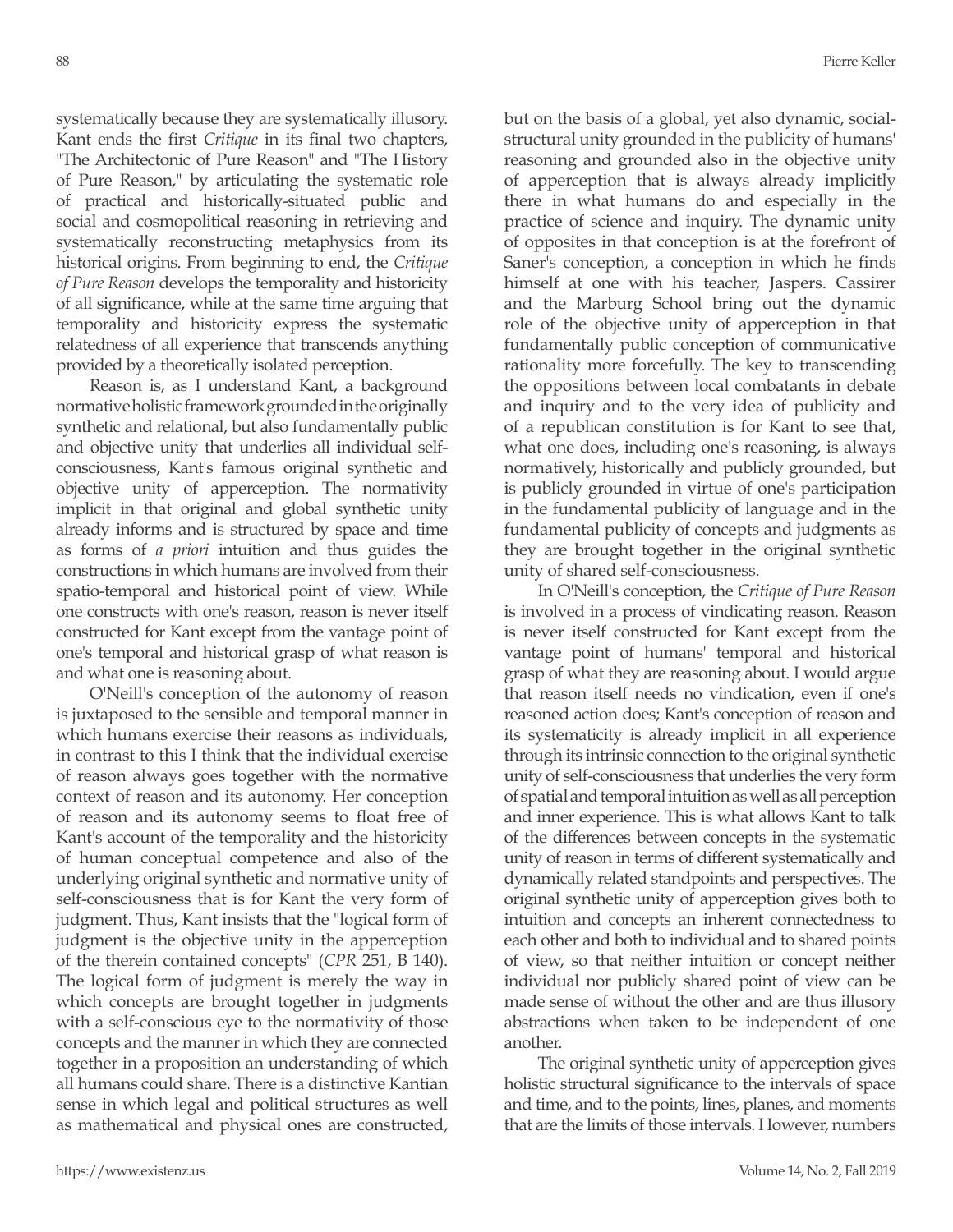and geometrical structures also have this differential structural significance as forms according to which time and space may be given structure and order. Kant's structural holism extends to all logical structure, as well. The logical forms of judgment are expressions of the systematicity of the holistic structural idea of the "pure understanding"; everything logical has a place and systematic position within the space of logical possibility constituted by the original synthetic unity of self-conscious thought. For Kant, concepts are always concepts of something used by someone who is accountable to normative standards of correctness (proximately to that of the community, but ultimately to that of all reasoning beings in their ability to reason together and to articulate matters responsibly to themselves and to each other).

Arguing with O'Neill for the claim that the Kantian conception of reason is intrinsically dynamic, purposive, contextual, social, and historical, on the basis of this dynamic-historical and social conception of reason, I also argue against what I find to be O'Neill's too abstract, rule-based, and individual and individual cognitive state-independent conception of Kantian autonomy.11 The rule-based conception cannot make comprehensible our very following of rules in particular circumstances in what we do. There is however also a laudable effort by Rawls and his students, including O'Neill, to overcome the very paradigm of abstract rulebased rational choice that underlies a significant part of the abstract conception of Kantian autonomy to which they are *nolo volo* committed.

Rawls' Kantian constructivism rests on an important appeal to practices and to reflective equilibrium; Rawls' Kantian constructivism constructs an abstract model of justice, yet it also takes morality and the good to be constructed from the fundamental principles of justice and the idea of an original contract.12 There are two dimensions to Rawls' Kantian constructivism. Rawls argues that there are no moral facts that are independent of reasoned constructions. Moral facts are constructed by persons who are members of a culture and who are also participants in a construction that constitutes the first principles of justice. For Rawls, the right precedes the good. He attempts to construct the first principles of justice by constructing an abstract model that he then adapts to the facts by a process of establishing a "reflective equilibrium" with scholars' well-entrenched intuitions about what is correct. This kind of constructivism resembles David Hilbert's mathematical constructivism and allows Rawls to draw on the holistic context of historical and social significance that might seem to be left out when merely using an abstract model.<sup>13</sup>

In his discussion of Kant's "fact of reason" Rawls emphasizes the importance of Kant's holistic conception of reason; the holism of reason is reflected in its ultimate concern with the highest good. Already in "Justice as Fairness" (1958), Rawls had begun to link his conception of justice to Kant's conception of an original contract as an idea of reason. "Kant was not far from wrong when he interpreted the original contract merely as an idea of reason."14 Just as ideas of reason generally secure the greatest unity and extension for the concepts of understanding, the idea of social contract can be employed "to clarify the concept of justice" by representing its general unifying ground (*JF* 59). This view of justice as grounded in the notion of social contract, in fact, follows naturally from Rawls' view that the question of justice "arises once the concept of morality is imposed upon mutually self-interested agents, similarly circumstanced" (*JF* 59). If justice is a conception that self-interested agents create to regulate their joint interactions, then the metaphor of a contract seems appropriate to represent the kind of jointly acceptable standard for behavior that is required by it. Underlying these Kantian conceptions and their understanding of fidelity to a constitution is a conception that Kant develops in its most sophisticated version in the *Critique of Pure Reason* in terms of the manner in which what he calls the original synthetic unity of apperception underlies our entire culturally mediated experience of the objects both of our inner and outer experience.

<sup>11</sup> See my, "Kant's Threefold Autonomy," in *The Emergence of Kant's Notion of Moral Autonomy*, eds. Stefano Bacin and Oliver Sensen, New York, NY: Cambridge University Press, 2018.

<sup>12</sup> Rawls uses the term "Kantian constructivism" in John Rawls, "Kantian Constructivism in Moral Theory," *The Journal of Philosophy* 77/9 (9 September 1980), 515-572.

<sup>13</sup> John Rawls, "Themes in Kant's Moral Philosophy," in *Kant's Transcendental Deductions: The Three Critiques and the Opus postumum*, ed. Eckart Förster, Stanford, CA: Stanford University Press 1989, pp. 81-113.

<sup>14</sup> John Rawls, "Justice as Fairness," in *Collected Papers*, ed. Samuel Freeman, Cambridge, MA: Harvard University Press 1999, pp. 47-72, here p. 71. [Henceforth Cited as *JF*]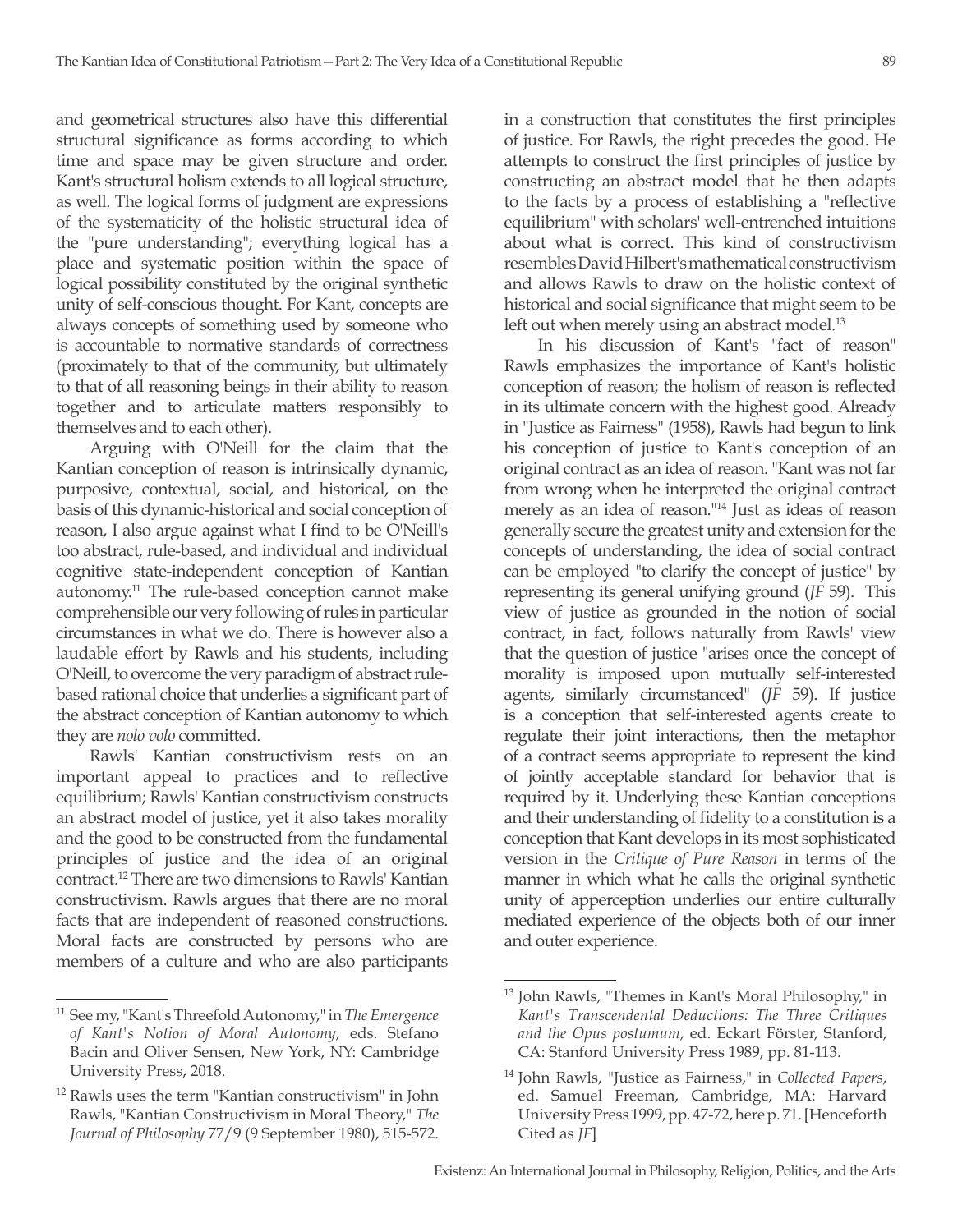On Rawls' conception, the constitutional patriot would owe fidelity to the abstract principles that reason constructs for deciding the basic structure of society. However, the free choices that individuals make within the basic structure of society would not be expressions of constitutional culture. Rather, those choices would just reflect people's preferences as individuals. Thus, the Rawlsian conception of reason leaves no intimate connection between the actions by which one develops one's character as an individual and the actions that one undertakes as a citizen. However, as I have argued, on Kant's view, and on Rawls's considered view, one's participation in public reasoning within the constraints of constitutional culture is both the way in which one makes something of one's self and makes oneself a citizen. Individual reasoning and reasoning-as-a-citizen cannot be pried apart.

### *Christine Korsgaard, Constitution, and Plato's Republic*

Rawls' sensitivity to the history of philosophy and of political thought, the holist and historical dimension of his conception of reflective equilibrium and of Kantian constructivism are on full view in the work of another former student of Rawls who also has become a very important philosopher in her own right. In her deeply interesting book on self-constitution, Christine Korsgaard develops Kant's conception of selfconstitution in terms of an account of individual and social identity.<sup>15</sup> She sees a deep analogy between the appropriate way of thinking of action in the Kantian conception and the manner in which Plato conceives of the action of a human being or of a city- state. She urges that one reject the model of action as a combat of reason with desires and inclinations; this is what she calls the Combat Model. Instead of thinking of a person's actions as simply the outcome of forces that are acting in oneself, one should think of action along the lines of what Korsgaard calls the Constitutional Model (*SC* 134-5).

Korsgaard connects Kant's conception of selfconstitution to that of Plato and Aristotle by reference to the function argument in Plato. She emphasizes the Platonic constitution of the city-state (*polis*) as a whole through its unification under the idea of justice; she also draws on Plato's comparison of the individual to the city-state. Korsgaard argues with Plato that it is the proper task of one's intellect and reason to govern desire and emotion and to govern for the sake of the whole; for reason is alone concerned with the good of the whole. Korsgaard maintains that Kant's claim that reason motivates one is not to be understood in terms of an opposition between reason and desire (or rather between reason and habituated desire, inclination). Kant's conception of action is not to be understood on the battlefield model (the Combat Model) and morality as a kind of battlefield citation, but instead reason is to be understood in terms of the Platonic constitutional model. Reason's claim to authority in the individual as well as in the state is from its ability to govern the whole community for the good of all in the way demanded by the constitution of a city-state or republic.

Kant himself argues in *The Metaphysics of Morals*  that legislative, judicial, and executive authority ought to constitute different spheres of government that cooperate to constitute a whole political agent. However, governmental authority—sovereignty is ultimately invested in the legislative authority of the people. Korsgaard appropriates this model of sovereignty and political authority for ethics to argue that it is the office of our reason to govern the whole agent and act for the whole agent rather than our being merely concerned with the specific, largely context-dependent, interests of desire and feeling. For Korsgaard, all organisms are purpose-directed. Yet only human beings form a self-conscious and rational conception of what they want to be. Self-consciousness engenders a distancing from natural purposes and a fragmentation of the person into competing motivational centers. According to Korsgaard, humans' natural functioning as organisms is interrupted by their need as rational beings to deliberate about what they ought to do. For Korsgaard, the Platonic distinction between parts of the soul is due to the fragmentation of the soul as a result of reason's need to deliberate among alternative courses of action. This makes it necessary on her view to reconstitute oneself from a heap. By taking this position, Korsgaard runs the risk of superimposing a Humean or neo-Lockean conception of a person as a bundle of perceptions held together by memories onto the Aristotelian and Platonic conception of the soul as a unity of function that is always directed at the ideal standard (idea) of such a unity of function and agency in life. There is thus in Korsgaard's characterization of her position the danger that her position will fall back

<sup>15</sup> Christine Korsgaard, *Self-Constitution: Agency, Identity, Integrity*, New York, NY: Oxford University Press, 2009. [Henceforth cited as *SC*]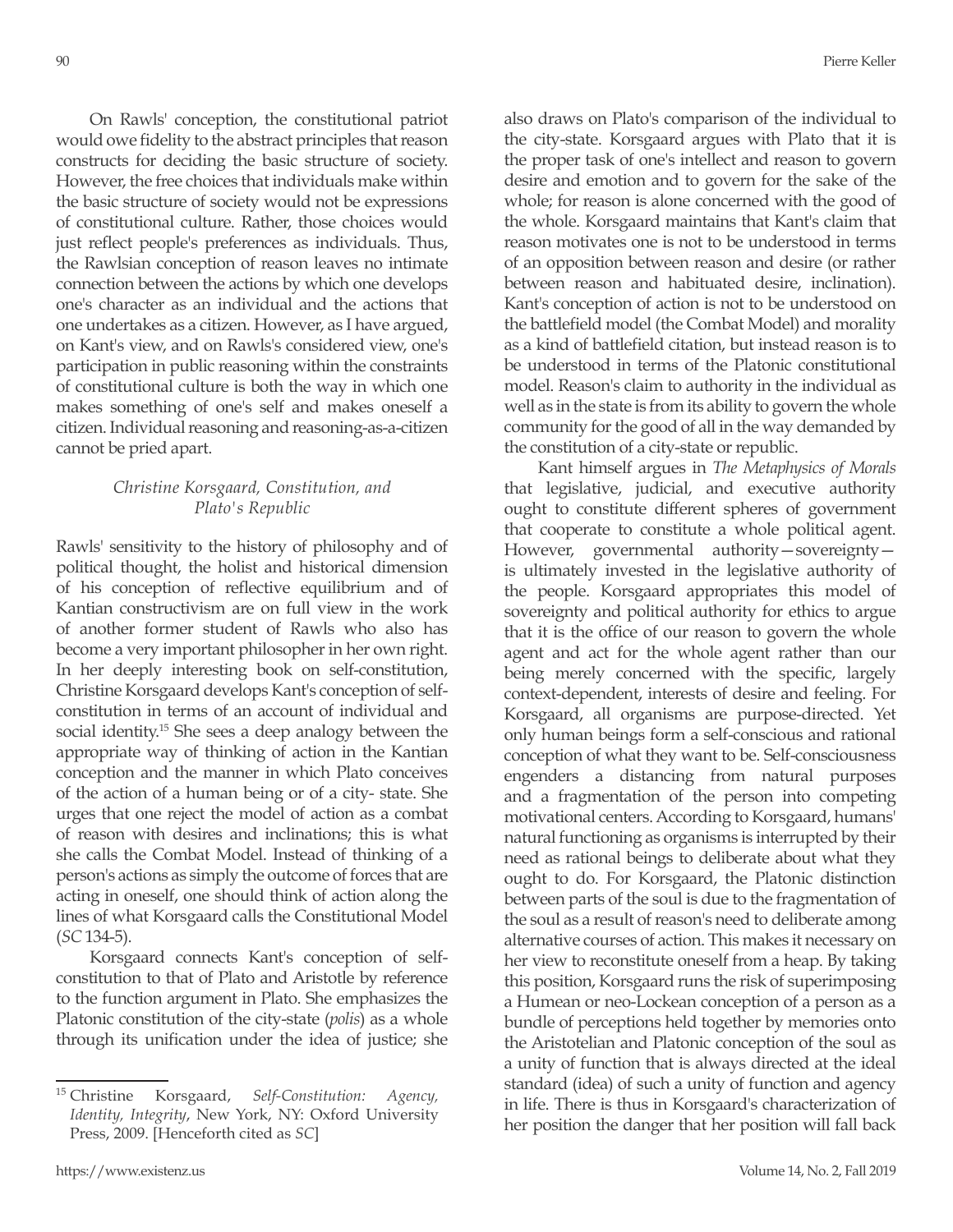into some form of what she calls the Combat Model.

Freedom to act is grounded for Kant in a process of constituting oneself as an integrated agent who can act in accordance with the principle of systematic unification provided by the good. Likewise, Kant conceives of ideas as purposive representations of wholes in terms of their ultimately differential and normative (and causal practical) contribution to the good. This is an important theme in Jaspers, as well. But an important part of the Kantian conception that also relates it to the Platonic conception seems largely to drop out of Korsgaard's account. This encourages her to talk as if you are not an agent unless you are a fully integrated agent; the worry is that we are never agents in the sense of fully integrated agents and so never act. It is a deficiency of a theory of agency if it can never take us actually to act. But that is a deficiency that is avoided in the Platonic and in the Kantian accounts of agency by taking our agency and that of the city-state to be constituted by our relation to the very idea of our constitution.

Korsgaard correctly ascribes the constitutional model to Kant, however, I argue that key to Kant's notion of the constitution is the very idea of the constitution. One does not fully succeed in realizing the idea of the constitution of the state in a global community or in a local community. Likewise, one does not fully realize the integrity of one's own person; it is not part of being human that humans are ever fully successful in getting completely behind what they do. One is guided and determined in what one does by the ideal that is embodied in one's individual character, in one's true sense of self and in the idea of the constitution of the self and of the state and ultimately of a truly cosmopolitan community. But that ideal is never fully realized.

In contrast to Cassirer, Jaspers, and the German idealists, Korsgaard does not appeal to the texts in which Kant himself relates the *Critique of Pure Reason* to Plato's *Republic* and its idea of normativity, even though she places great weight on the comparison of Kant's notion of autonomy with the Platonic notion of law-giving for developing her account of self-constitution. By treating different cognitive functions in isolation from each other, and distinguishing different representations in cognitive function, Kant generates the illusion that his conception of representation works from independent atomic representational building blocks including desires in the way that Locke and David Hume often seem to approach sensations and ideas. Korsgaard

appears at times to give in to this illusion even though officially she rejects it. Her conception of Kantian reason, like those of most contemporary interpreters of Kant seems to take the systematic and practical unity of reason to be a matter of after-the-fact reconstruction, whereas I take the unity of reason with the whole of the sensible world always implicitly to underlie what humans as thinking self-organizing organisms do. I agree with Korsgaard that for human beings the underlying unity of one's self and of the world and of the world from the vantage point of one's own self is never merely given, at least not for me, it is a process of coming to understand what does and ought to matter to humans in the whole of the cosmos as seen from their distinctive point of view.

### **Immanuel Kant and the Platonic Idea of a Republican Constitution**

For Kant, the possibility of critique depends on having a standard by which to judge what is right and what is wrong. The possibility of establishing such a standard for us is already implicit in our very ability to reason about what to do. This leads Kant in a very fundamental sense to embrace the Platonic idea of a republic of reason. Kant is deeply critical of Plato's conception of ideas, including the idea and ideal of a state, when taken as objects of theoretical contemplation, which in his interpretation is how Leibniz conceives ideas. The methodological solipsism and the fundamentally theoretical (theory-based) approach to ideas of the rationalist and the empiricist conceptions of ideas is shown in the second half of the "Transcendental Logic" in the "Transcendental Dialectic" of the *Critique of Pure Reason* to be fundamentally inadequate. Ideas so understood are taken to be self-contained and abstracted from the very context that gives those ideas their significance. That abstract conception of thought is exposed to the public and social and historical criticism characteristic of the legitimate exercise of reason in the "Transcendental Doctrine of Method." Ideas are shown to have a fundamentally pragmatic and practical meaning, the systematic significance of which cannot be divorced from their fundamental grounding in the public sphere.

Kant takes ideas, including the idea and ideal of a state to be crucial to our human normative competence in guiding us in what we ought to do. In the introductory section to the "Transcendental Dialectic," Kant puts this forward as part of an account of "Ideas in General"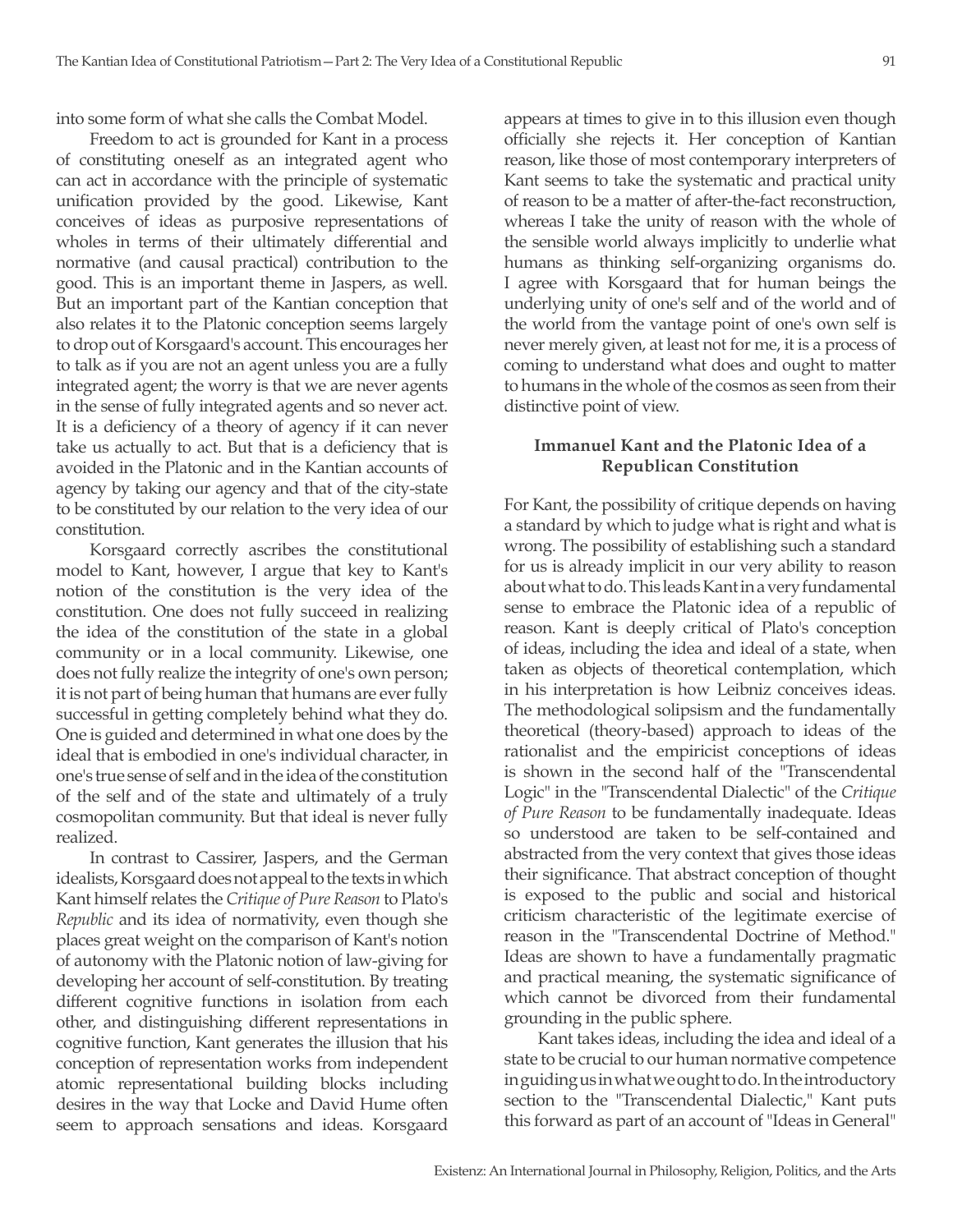and in particular of the practical role of ideas in human agency. He gives Plato's idea or ideal of the *Republic* (*Politeia* or constitution) pride of place in its role as practical idea. He is critical of Plato's tendency to think of ideas as objects of theoretical inquiry (*CPR* 396). In a word, he shows in the "Transcendental Dialectic" of the *Critique of Pure Reason* that ideas of non-sensible objects are incoherent when taken as objects, but Kant then shows that such ideas have a fundamental practical significance when they function as implicit standards in our action (rather than as fully articulate and discrete objects of abstract theory).

Plato's idea of a constitution (constitution is arguably a better translation of *politeia*, the Greek title of Plato's work), is not merely chimerical for Kant, as it was, for example, for the historian of philosophy, Jacob Brucker:

The Platonic republic has become proverbial as a supposedly striking example of a dream of perfection that can have its place only in the idle thinker's brain; and Brucker finds it ridiculous for the philosopher to assert that a prince will never govern well unless he participates in the ideas. But we would do better to pursue this thought further and (at those points where the excellent man leaves us without help) to shed light on it through new endeavors, rather than setting it aside as useless under the very wretched and harmful pretext of its impracticability...nothing is more harmful or less worthy of a philosopher than the vulgar appeal to allegedly contrary experience, which would not have existed at all if institutions had been established at the right time according to the ideas, instead of frustrating all good intentions using crude concepts in place of ideas, just because these concepts were drawn from experience. [*CPR* 397]

Rather than putting aside Plato's Republic and with it the idea as utopian that "a prince will never govern well unless he participates in the ideas" (*CPR* 397), Kant identifies Plato's *Republic*, following the Greek meaning ("constitution") of its title, *Politeia*, with the idea of a "constitution of the greatest freedom according to laws" allowing "the freedom of each to subsist with that of others"; for Kant this idea of a Republic is a "necessary idea" (*CPR* 397). It is an idea that one needs to presuppose not only in "the primary plan of a state's constitution but of all the laws too" (*CPR* 397). A republican constitution is for Kant the underlying form of all self-governance and not of a distinctively republican form of government. Kant sees his own project in the *Critique of Pure Reason* as a critical appropriation of Plato's *Republic*. Thus, Kant takes the idea of a constitution guaranteeing the greatest mutually and reciprocally constrained freedom for all individuals and especially for the citizens of a commonwealth to be the very idea of a constitution and of all laws:

A constitution providing for the greatest human freedom according to laws that permit the freedom of each to exist together with that of others (not one providing for the greatest happiness, since that would follow of itself) is at least a necessary idea, which one must make ground not merely of the primary plan of a state's constitution and in it of all the laws, too. [*CPR* 397]

Like all practical ideas for Kant, the Platonic idea of a constitution has both causal and normative force. Kant adopts a critical re-interpretation of the system of ideas in Plato's *Republic* as normative-practical commitments rather than as objects of a pure theoretical (mystical, God's eye intellectual) intuition—*nous*. It is not that Kant rejects Plato's position; however, he insists that theory must be grounded in *praxis*, a theory that floats free of practice generates illusory objects. In the end, he embraces Plato's "ascent to architectonic principles" and to the idea of the good as the unifying systematic principle of all ideas and of all explanation:

If we abstract from its [Plato's] exaggerated expression, then the philosopher's spiritual flight, which considers the physical copies in the world order, and then ascends to their architectonic connection according to ends, i.e., ideas, is an endeavor that deserves respect and imitation; but in respect of that which pertains to principles of morality, legislation and religion where the ideas first make the experience (of the good) itself possible, even if they can never be fully expressed in experience, perform a wholly unique service, which goes unrecognized precisely because it is judged according to empirical rules, whose validity as principles should be cancelled by those very ideas. [*CPR* 398]

Kant does not give up on Plato's project of an ascent to ideas, but he does see its significance in fundamentally practical and normatively actionguiding terms. Provided that one abstracts from Plato's exaggerated expression, then "the philosopher's spiritual flight, which considers the physical copies in the world order, and then ascends to their architectonic connection according to ends, that is, ideas, is an endeavor that deserves respect and imitation" (*CPR* 398). The *Critique of Pure Reason* can be read as a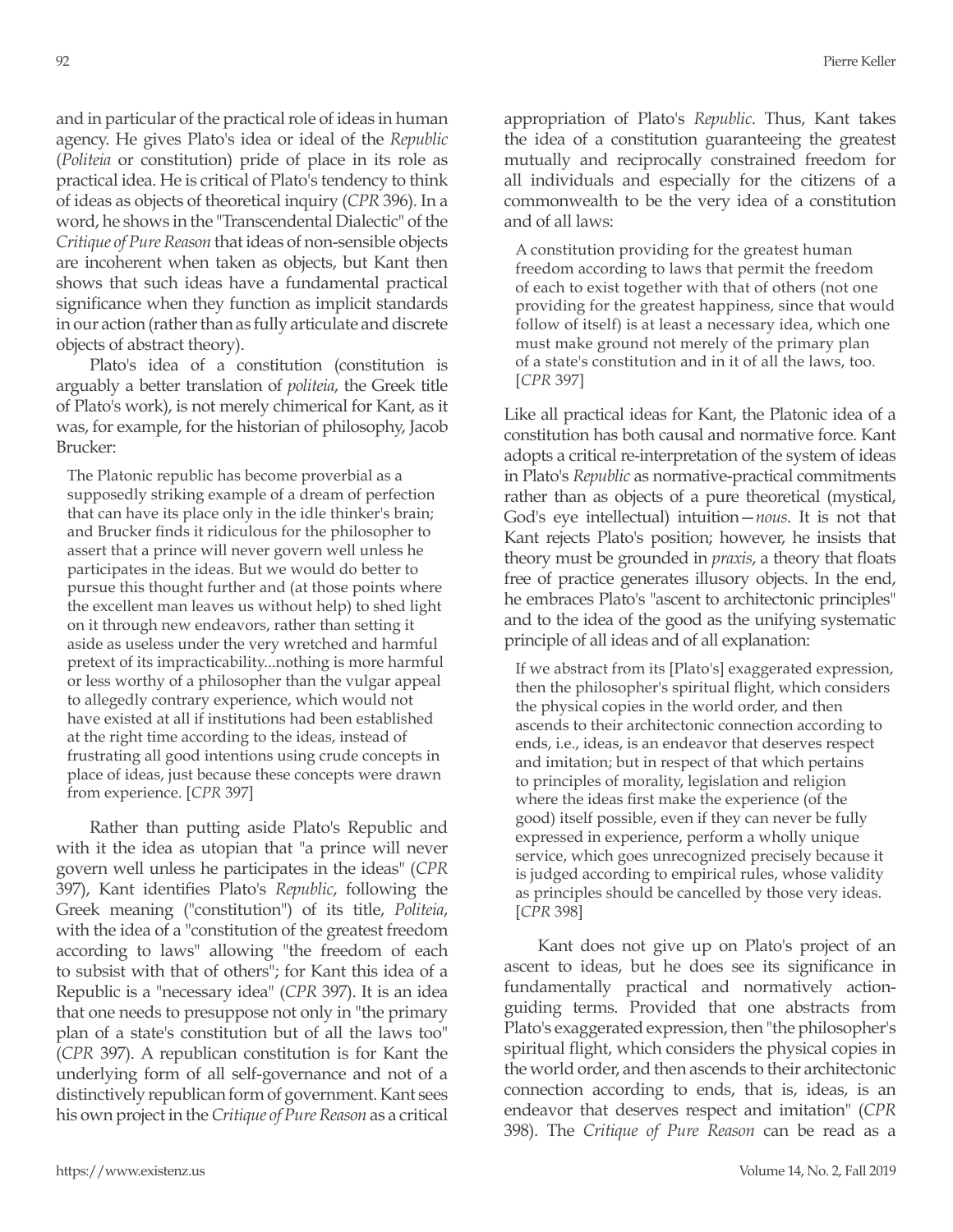practical reconceptualization of Plato's journey from the perspectival appearances and physical copies of forms in the natural world to the ideas in virtue of which one systematically understands all of the particular sciences and their ends as well as the idea of the whole of transcendental philosophy and metaphysics that gives them their significance. Kant is skeptical of the notion of ideas as objects of theoretical contemplation, but he thinks that the systematic normativity of the good can guide us in the search for truth and in the public expression of truth; this is why truth telling is such a fundamental moral value for Kant.

For Kant the idea of the good is the basis of the principles of morality, law and religion, for the good exists only in the systematic relation of our conduct to norms. Yet like Plato, he insists that one can only grasp the idea of the good through systematic training and a transformation in one's character in order to bring one's feeling and desire into systematic normative alignment with each other and with those of others and hence with the good. For that to occur, Kant argues that one must develop the critical reflective powers in the public sphere that will allow one to curb temptations to illusory desires, feelings, and objects. But as Kant will argue ever more forcefully in his final works, one will actually need to transform one's whole character, including one's desire, feelings and cognitions so that they are in line with (practical) reason and a systematic motivation to pursue the good. And for that transformation of one's whole character in the direction of an integrated whole, a framework needs to be developed, the authority of which stems from reason and its idea of free (republican) self-governance and is not dependent on any actual existing political, religious, or social authority. When Kant wrote the *Critique of Pure Reason*, he did not yet have such an account. He had no account yet of how practical ideas could transform one's sensibility and feeling to bring one's sensible responses in line with the demands of reason and of the good. Kant's account was only firmly in place after he had completed the other two *Critiques* and with his last published work, *The Conflict of the Faculties*.

Kant's response to Platonic ideas is critical when they are taken as abstract objects of theoretical contemplation, even if Kant's whole opus is a systematic attempt to show how the Platonic idea of a republic and of a republican constitution can constitute the practical norm that underlies the very notion of publicity and of the public sphere and so provides the underlying basis for fundamental human rights. In the introduction to the *Critique of Pure Reason*, in which Kant first develops the idea of transcendental philosophy as a systematic, idea-governed science, he notes that Plato tried to ascend to the ultimate ground of things in ideas. Encouraged by the *a priori* character of mathematics, Plato attempted to do away with all the hindrances posed by the senses to our knowledge; he attempted to proceed "on the wings of ideas, in the empty space of pure understanding" (*CPR* 129). Toward the end of the *Critique* in the section entitled "The Architectonic of Pure Reason," one finds that Kant has not given up either on the Platonic project or on his criticism of the Platonic project, but instead argues that while philosophy and metaphysics properly involve the "critique of reason that dares to ascend on its own wings," philosophy is wisdom through the path of science (*CPR* 700-1); Kant criticizes purely theoretical (speculative) philosophy that attempts to understand things independently of experience. However, he thinks that a systematic transcendental philosophy grounded in ideas of pure reason is possible if one does not understand ideas in a purely theoretical sense but takes them to unify one's experience and inquiry in an inherently comprehensive and systematically normative action-guiding way; wisdom systematically unifies experience for agents who are attentive to the systematic significance of the good and of truth in everything that they do.

Kant finds fault with Plato only to the extent that Plato arguably fails to realize that one could not make an ascent to ideas without the support of one's experience and without realizing that ideas are not objects of purely theoretical contemplation but are instead always normative commitments that one takes on in endeavoring to orient oneself systematically in what one does. Ideas are not objects; they are not to be known merely by intellectual intuition (*nous*) that is stripped of all connection to sensible content and to action. Instead, ideas are intrinsically normative systematic patterns of comprehensive significance that gain their significance from the way in which they allow one to take on normative commitments in what one does (as agent). Kant wishes to dismiss the kind of mystic intellectual intuition, nous, divorced from discursive thought that Plato seems to invoke in the middle books of the *Republic* as a grounding for one's knowledge of the good and of one's knowledge of ideas in general within the overall normative functional pattern of things. With the notion of intellectual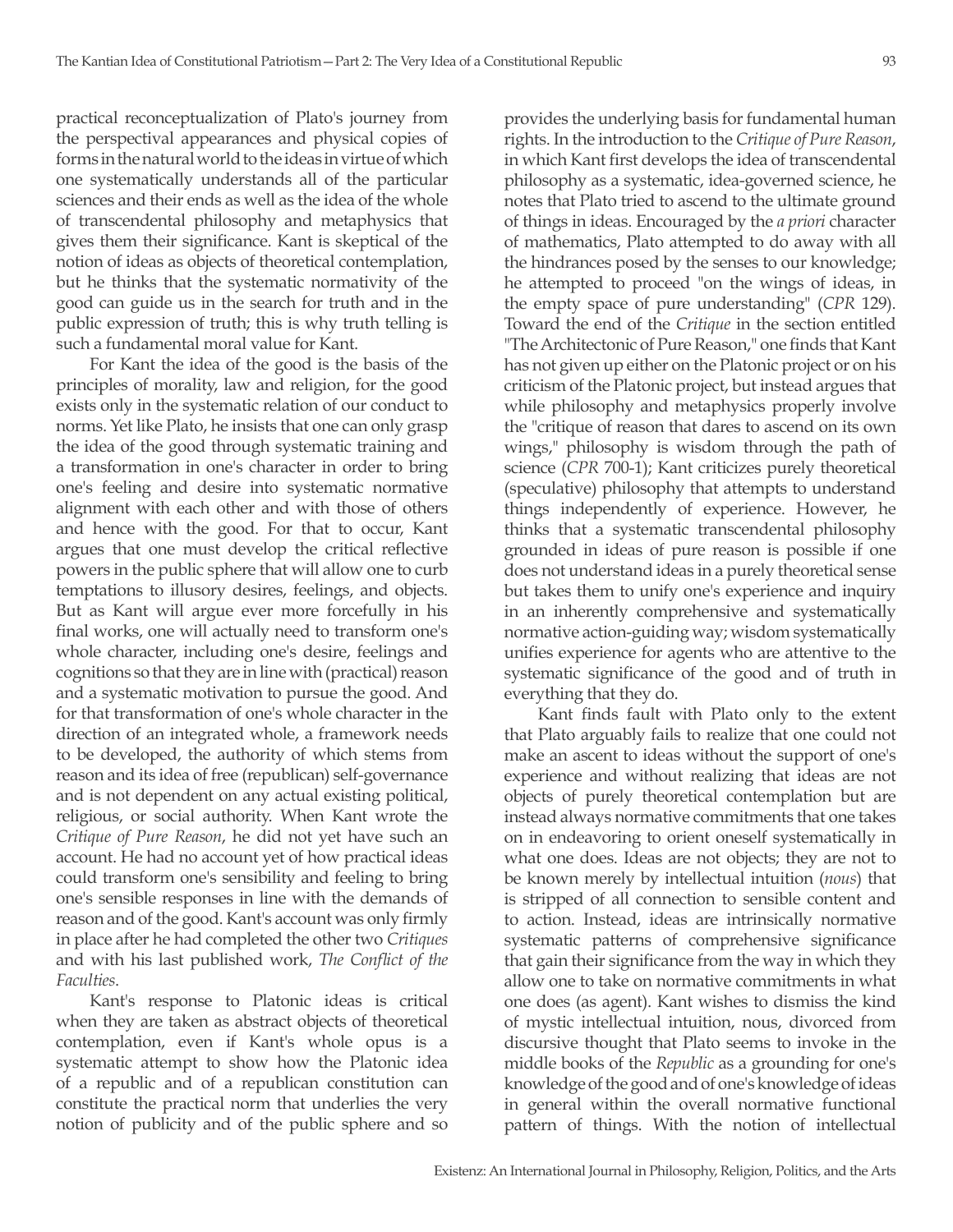intuition Kant would also banish the interpretation of ideas as ultimately real objects.

It is not possible for anyone ever to get beyond the difference one's experience makes to one's concepts nor can one get beyond the systematic difference that concepts make to experience. Concepts only have significance so far as they make a difference in what one does. It is in this double sense of making a difference in experience, but also in making a difference in experience that is tied to what one does conceptually that Kant can be taken to accept a pragmatist test for significance. This means that Platonic ideas have a purely methodological significance for Kant: "What is an ideal to us, was to Plato an idea in the divine understanding, an individual object in that understanding's pure intuition" (*CPR* 551). Kant does not give up on Platonic ideas, but instead gives them a methodological and pragmatic significance as ideal standards for action, archetypes (the middle Platonist term for Plato's *paradeigma*, "archetype" is a term that Johannes Kepler also uses) or normative principles for the systematic unification of possible experience in what we do. Ideas are principles for the systematic organization of human experience according to our general interests as human agents. Ideas are displayed in our normative competence in systematically and differentially relating to things in what we do. We need to be able implicitly to grasp this background to what we do in order to orient ourselves in what we do. At the end of the *Critique* Kant reasserts his commitment to a version of the Platonic project:

Thus the metaphysics of nature as well as morals, but above all the preparatory (propaedeutic) critique of reason that dares to fly with its own wings, alone constitute that which we can call philosophy in a general sense. This relates everything to wisdom, but through the path of science, the only one which, once cleared, is never overgrown, and never leads to error. [*CPR* 700-1]

#### Kant has already expressed his view at this point that

philosophy is a mere idea of a possible science, which is nowhere given *in concreto*, but which one seeks to approach in various ways until the only footpath, much overgrown by sensibility, is discovered, and the hitherto unsuccessful ectype, so far as it has been granted to humans, is made equal to the archetype. [*CPR* 694]

The footpath to which Kant is referring in this context is the footpath leading from appearances to knowledge and the good. The prisoners in Plato's cave are tied down to illusory appearances of the true and the good by their sensible desires. They must break free of these shackles and find their way up the footpath to knowledge and truth of the ideas that springs from the good (the light that comes from the sun that allows things to be seen and to grow). Kant makes this quite clear in the closing discussion of the Architectonic in which he returns to the footpath metaphor from the beginning of Book VII of the *Republic* and where he alludes back to the reference to Plato from the beginning of the introduction to his own *Critique*. Yet Kant also continues to reject the kind of Platonic (speculative and purely theoretical) metaphysics defended by Moses Mendelssohn in his work *Phaedo*, published in 1767. Kant thinks that the ideas of god and the highest good (as producer of the absolute standard of goodness), freedom (the individual as absolutely responsible for his choices), and the identity and character of the self (including the choice of one's character) with which the *Republic* ends can be given a practical significance as ideas (of pure practical reason) to which we are committed in everyday life.

The layout of the *Critique of Pure Reason* has a systematic structure of nested ideas to it in which every part contributes to the functioning of the whole as transcendental philosophy embedded in the idea of the highest good and in which every part, each systematic idea-governed science of which it is constituted, grows together organically like a living organism. This is very much in the spirit of the Platonic conception of the parts of the human soul and of the parts of the *polis* and their directedness toward the idea of the good that underlies the idea of the ideal *polis*. It also characterizes Plato's conception of reason, language, and communication. In the *Phaedros*, Plato compares the *logos* of language, thought, and dialogue with a living organism.

Plato sees the form of the state as a paradigm set up in the sky (*paradeigma en ourano*) for human beings to follow and to attempt to bring about as much as is possible within the limitations of the sensible world. He also sees the form of the state and the proper functioning of the parts of the state and of the human soul according to the standards of excellence (*arete*, virtue) as key to bringing about the good for human beings. The ability to understand things, including the state, according to what is best (with regard to the idea of the good) is the condition for the possibility of all knowledge and all science properly so called. This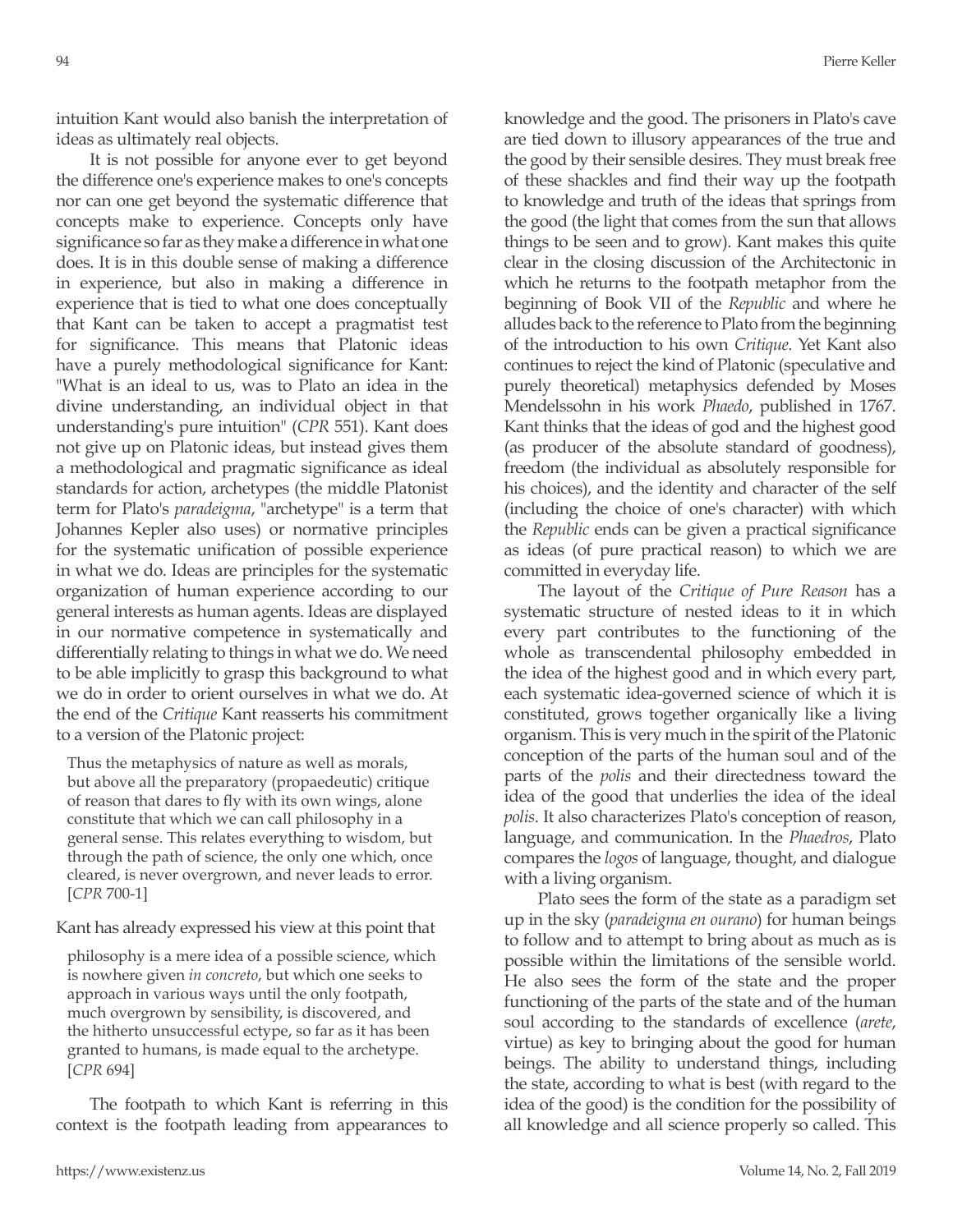knowledge is inherently systematic. All significance is regarded as tied together by the accurate exercise of epistemic function in relation to the ideas as ideal objects of knowledge. But such proper function can only be determined in respect to a sense of how everything ought to fit together in terms of a connected whole of function in which each item performs its appropriate function in contributing to the whole.

In a certain sense, Kant mediates between the conception of the polis and its constitution (*politeia*) as an organism in Plato's *Republic* (*Politeia*) and Thomas Hobbes' modern conception of the state as a Leviathan (itself a reference to the distinctive product of God's overawing wisdom to which God alludes in dialogue with Job in the *Book of Job*). For Hobbes, the Leviathan of the state is an artificial construct created to sustain the interest of the members of the community in their own self-preservation. With the social contract, a set of principles is instituted that then constitutes and also governs the community. Yet these principles, like those of the social contract theory set forth in Book II of the *Republic* (*Politeia*) by Glaucon on the basis of antecedents in the Sophistic philosophical tradition, have a purely conventional warrant. In criticizing the mathematical model of dogmatic philosophical cognition in the first part of "The Discipline of Reason," Kant also implicitly criticizes this Hobbesian conception (as well as its Leibnizian counterpart) of a scientific political and moral philosophy that identifies all normativity with mere convention and a mathematical construction of preference maximization. In mathematics, it is not inappropriate to take the mathematicians' definitions, axioms, and demonstrations in order to exhaust the significance of mathematical concepts for they not only make the concepts themselves, but also intuit the models that these concepts make true while at the same time being also made true by those very concepts. Like Spinoza, Hobbes wants to extend the mathematical model of physical motion to the springs of human action and the coordination of human motions in the moral sciences. In the process, Hobbes and Spinoza aim to do away with any intrinsic and fundamental appeal to human purposes in science. Hobbes and Spinoza and later also Nietzsche draw a conclusion from Glaucon's contract theory that Plato, Leibniz, and Kant eschew. If a social contract is based on the interest of the parties to the contract in their own self-preservation, then once self-preservation and self-interest in general are no longer in play, then

the contract ceases to have any hold on the person.

Plato endeavors to show that even the most powerful individuals can fail to identify their own self-interest and Kant follows Plato in emphasizing this point, a point central to the argument of *The Conflict of the Faculties*. The task of philosophy and of an education to the good life is the training in recognizing what one's true rather than apparent selfinterest is. One cannot take this true self-interest to be independent of one's cooperative relation to others in a well-functioning social whole. Kant fully subscribes to this. He argues in *Groundwork III* that the authentic self, "the proper self" (*das eigentliche Selbst*), is "volition as intelligence."16 It is only in acting according to the interest that one takes in morality from the vantagepoint of one's identification with one's authentic self that there is a motivation to do the right things for the right reasons. The narrowly self-interested person fails to recognize that one's interest as a person is not best served by identifying oneself with desires and their satisfaction. A person cannot simply identify with momentary desires; one must also care about one's own history, but also about one's future. Even a narrow notion of happiness as the satisfaction of the sum total of one's desires must relate past, present, and future desires together for the satisfaction of one person. Kant argues that this commits one to the recognition of one's own significance as an end that must be sustained in and through one's agency. This might be thought to be independent of any recognition of other persons as ends to be acknowledged in what one does. But Kant's conception of the public communicative conditions for the normative use of reason imply that one cannot even sustain a recognition of one's own standing as a person without recognizing the standing of others. One does not come to recognize one's own independence from the particular desires that move one without a conception of how in reasoning together with others one comes to see one's own significance as a person involved in a process of reasoning together with others (this idea is then taken up by Gottlieb Fichte and Hegel in their accounts of the role of mutual recognition through the process of working on oneself and on material objects in the establishment of a conception of oneself that is independent of one's momentary needs and desires).

<sup>16</sup> Immanuel Kant, *Groundwork of the Metaphysics of Morals*, ed. and transl. Mary Gregor, Cambridge, UK: Cambridge University Press 1998, p. 62. [Henceforth cited as *GMM*]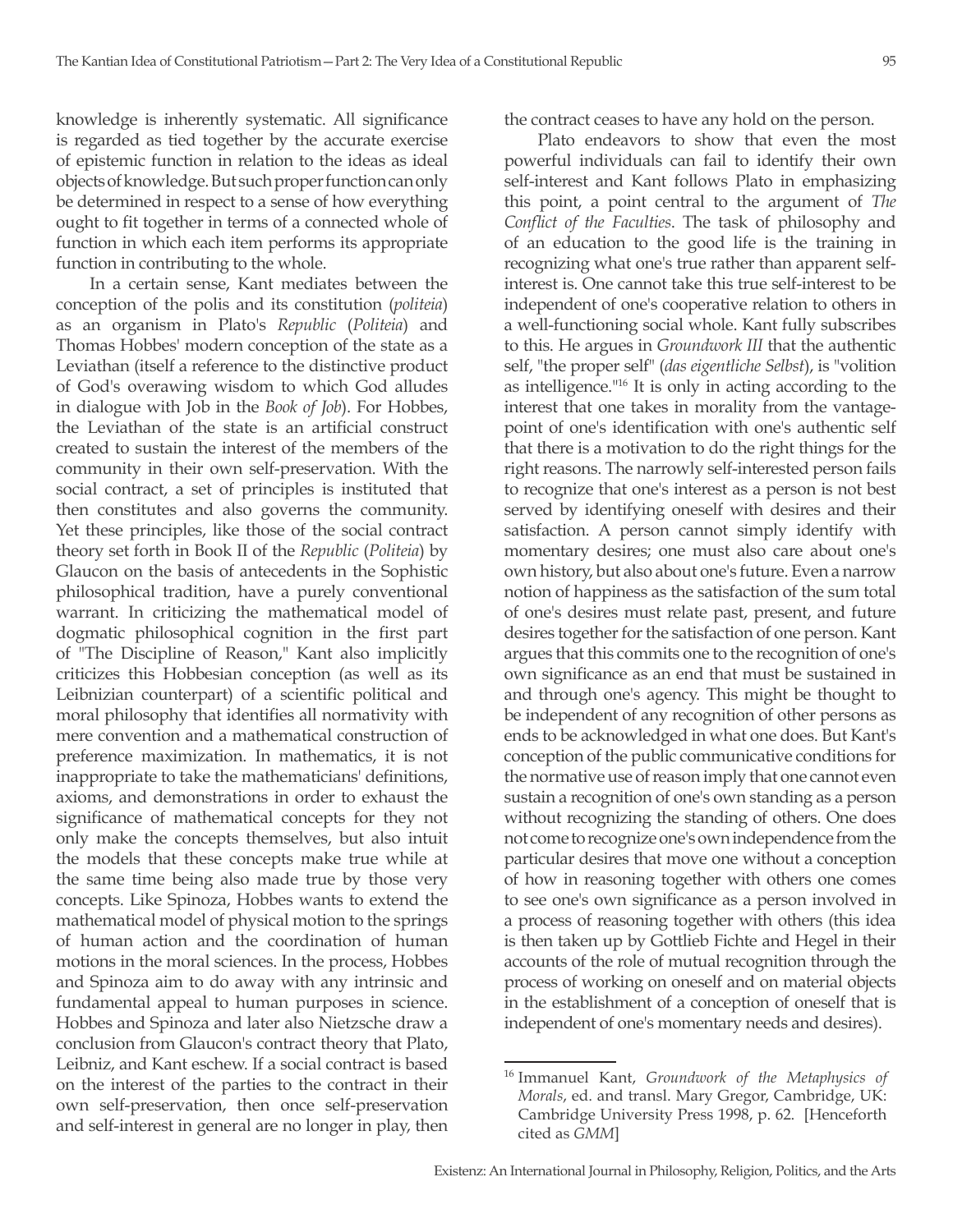In a certain sense Kant is an ideal social contract theorist. The original contract, he writes,

is in fact merely an idea of reason, which nonetheless has undoubted practical reality; for it can oblige every legislator to frame his laws in such a way that they could have been produced by the united will of a whole nation...This is the test of the rightfulness of every public law. For if the law is such that a whole people could not *possibly* agree to it (for example, if it stated that a certain class of *subjects* must be the privileged *ruling class*), it is unjust; but if it is at least *possible* that a people could agree to it, it is our duty to consider the law as just, even if the people is at present in such a position or attitude of mind that it would probably refuse its consent if it were consulted.17

But his conception of what grounds social contract, puts him in line with Plato's objections to real social contract theory at the beginning of Book II of the *Republic* and also puts Kant in a position to meet those objections by appeal to the account of public reason and its grounding in the original synthetic unity of apperception. Kant's objection to the implication of the social contract theory in Book II of the *Republic*  that it would not be binding on someone who did not require protection from the violence of others is also an objection to the conception of sovereignty defended by Hobbes and other champions of absolute monarchy. Like Plato in the *Republic*, Kant rejects such appeals to absolute political, religious, or epistemic authority.

"The Discipline of Pure Reason" in particular, but the *Critique of Pure Reason* as a whole, is the process through which the reasoning members of the commons submit themselves "to the lawful coercion which alone limits our freedom in such a way that it can be consistent with the freedom of everyone else and thereby with the common good" (*CPR* 650). Following Hobbes, but also responding to Hobbes in the way that Plato responds to the social contract theory that is presented in the second book of the *Republic* (and also taking up Rousseau's conception of the social contract as constituting a new social autonomy in the state), Kant argues that reasoning in the public sphere must be led out of a state of nature through the institution of a social structure with a constitutive conception of laws. Kant conceives of this process as the process through which the autonomy of reason is publicly established. Although Kant does not use the word "autonomy" in the *Critique of Pure Reason*, he does think of the process through which citizens publicly deliberate together about the fundamental principles according to which they are to govern themselves in their normative practices and pursuits in different domains as a process involving a self-instituted sovereignty of reason. This is a sovereignty of reason in which reason governs, legislates, and adjudicates claims according to "universal reason itself, in which everyone has a voice" (*CPR* 650). The legislation of reason is to be understood as the process by means of which reasoners legislate to themselves. Reasoning is not yet philosophical reasoning as long as one regards reason as foreign (*fremde Vernunft*) (*CPR* 685). Kant insists that the intelligence and autonomy of will is one's proper authentic self (*eigentliches Selbst*) (*GMM* 61). For reasoning is not genuine full-blooded reasoning unless it expresses that one is thinking through what one does. Reasoning involves a critical acceptance on one's own part of the normativity of the claim to which one is committed. The normativity of any claim can only be established by the process of thinking through the basis of that claim in the back and forth of discussion and dialogic reasoning.

Kant's criticism of Plato is intended to strip Plato's theory of ideas of the unquestionable epistemic authority implicit in a non-discursive theoretical grasp of ideas (in terms of what Plato calls *nous* and Kant calls intellectual intuition). It is this seemingly mystic appeal by Plato in the Seventh Letter that so upsets the later Kant and leads him to juxtapose the Plato of the dialogues with the Plato of the letters. Kant's basic concern is that the Plato of the letters is easily taken in a mystical direction involving a special kind of speculative knowledge that is available only to a special aristocratic few. Kant is not immune to the idea that the learned classes have a special role in leading the public to enlightenment. But he does insist that metaphysics does not achieve a special kind of speculative knowledge that is not available to everyday practical reasoning about things through the good hard work of citizens who are not idle aristocrats.

Kant echoes Plato's account of the process of *paideia* needed to acquire wisdom in the context of the cave. He uses Plato's metaphor of the impossibility of pouring wisdom into the minds of others, as the Sophists would

<sup>&</sup>lt;sup>17</sup> Immanuel Kant, "On the Common Saying: 'This May be True in Theory But it Does not Apply in Practice'," in *Kant's Political Writings*, ed. Hans S. Reiss, transl. H. B. Nisbet, Cambridge, UK: Cambridge University Press 1970, pp. 61-92, here p. 79.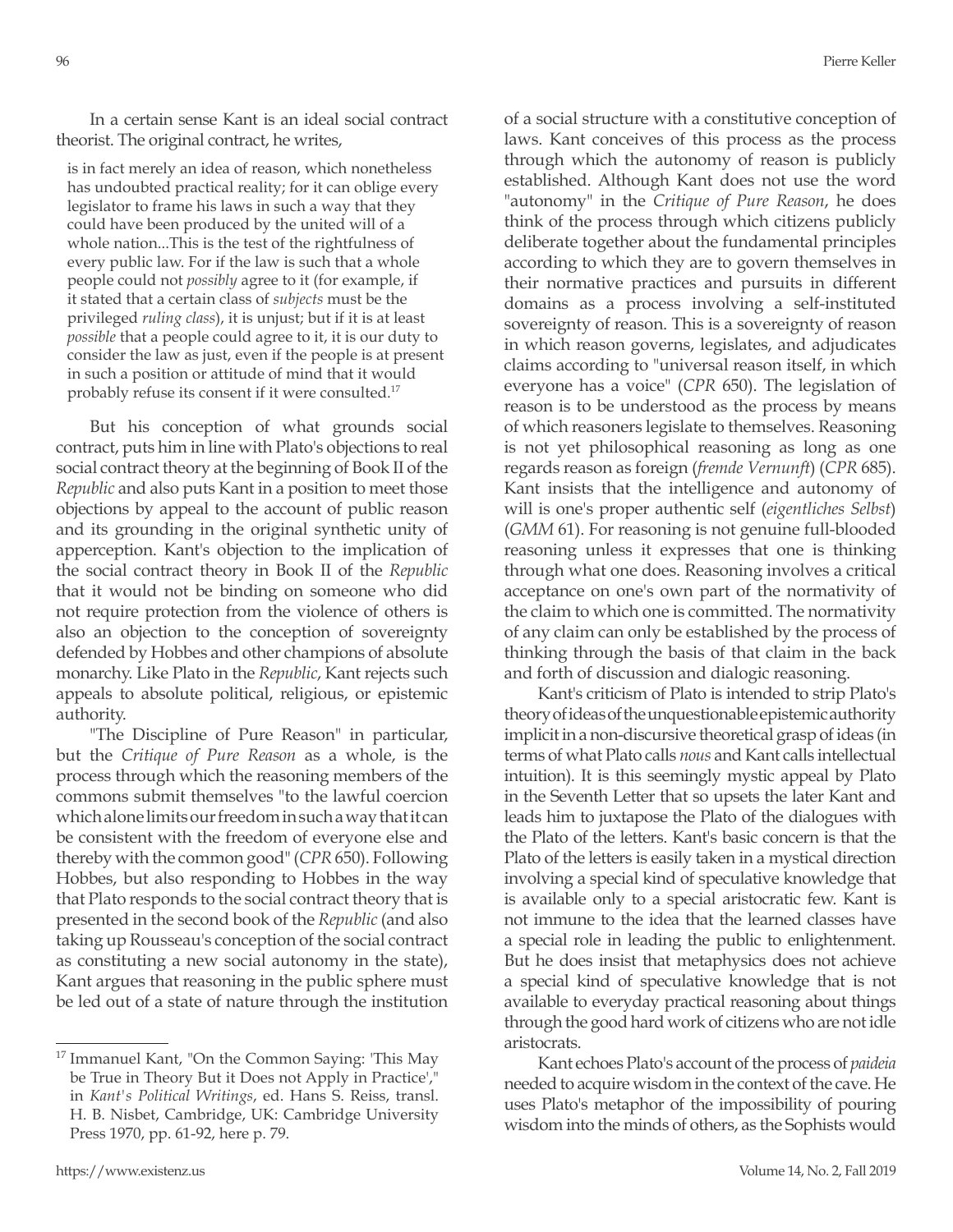do it, thinking that wisdom is teachable. Following Plato, Kant thinks that one must generate wisdom out of oneself. To do so is to engage in true philosophy, which is always autonomous and contrasts with engaging in philosophy in the purely scholastic or historical sense of learning a certain system by heart:

*Wisdom*, as the idea of a practical use of reason that conforms perfectly with the law, is no doubt too much to demand of human beings. But also, not even the slightest wisdom can be poured into a man by others; rather he must bring it forth from himself. The precept for reaching it contains three leading maxims: 1) Think for oneself, 2) Think into the place of the other (in communication with human beings), 3) Always think consistently with oneself.18

Kant accepts Plato's idea that the turning around the whole soul toward the practical good involved in wisdom is to act according to ideas in their proper systematic connection. It is to act in accordance with the idea of the good; it is to act in accordance with that for the sake of which everything is the way it is. Kant is perhaps slightly less sanguine than Plato about the prospects for the achievement of wisdom. However, his conception of philosophy and especially of systematic philosophy is ultimately tied to such wisdom. Kant sees the key to the discovery of the footpath to the idea of philosophy as a comprehensive systematization of things in what one does according to the idea of the good. This conception is to be found in what Kant calls the cosmic or cosmopolitan conception of philosophy. Philosophy in the cosmopolitan or cosmopolitical sense is a philosophizing that Kant describes in the Architectonic of Pure Reason as the "science of the relation of all cognition to the essential ends of human reason (*teleologia rationis humanae*)" (*CPR* 694-5).

Kant is often regarded as the paradigm of the technical, professional philosopher. While this is true to some extent, it is also the case that Kant follows Socrates and Plato and Greek philosophy in seeing the concerns of professional philosophy to be of significance only insofar as they are at least indirectly relevant to how one ought best to live. The *Critique of Pure Reason* is philosophy according to what Kant in "The Architectonic of Pure Reason" calls the *conceptus cosmicus* (*Weltbegriff*) of philosophy (*CPR* 394). It is the

activity of such cosmopolitan philosophizing that is to be presented in the form of academic, scholastic, or school philosophy. Arguably this is the reason why Kant does not explicitly develop the distinction between the world and scholastic conceptions of philosophy in the *Critique of Pure Reason* until the very end of the work.

It is important for Kant to embed philosophy in the activity of philosophical reflection; it is the process of philosophizing that matters rather than seeing philosophy merely as an activity for learning a body of knowledge such as, for example, a metaphysical system. This kind of historical knowledge, that one would get from learning only the ins and outs of a system while abstracting from the difference that what one makes to the good, yields for Kant a "plaster cast of a living human being" (*CPR* 693). Kant takes the worldconception (*Weltbegriff*) of philosophy to be concerned with "that which necessarily interests everyone" (*CPR*  695) and as such to constitute a "teleology of human reason," an account of ends-directed processes through which human beings come to pursue the ends that constitute the human rights that define human beings and to pursue the ends that constitute human reasoning as such. These constitutive and constituted ends and their interests in turn have a systematic normative structure that is captured by what Kant calls ideas and is embodied in his conception of the very idea of a Platonic republic of reason. Such systematically normative ideas in turn form the basis for any body of knowledge; for any body of knowledge will have its distinctive place in the ongoing conversation across time and cultures that is the Platonic republic of reason.

The idea of a possible science of philosophy is tied to the process in which in philosophizing one emulates the archetype and ideal of the philosopher with his synoptic ability to see things in their comprehensive systematic connectedness, this is the relation of things to a comprehensive set of ends or purposes including those of inquiry that we can and ought to bring about together. Thus we emulate this idea successfully only when we see philosophy not just as the solution of academic problems (the scholastic concept of philosophy), but also as the idea of a "legislation found in every human reason" that is grounded in "the essential ends of human reason" (*CPR* 695). According to the world-concept, "the teacher of wisdom through doctrine and example, is the real philosopher. For philosophy is the idea of a perfect wisdom, which

<sup>18</sup> Immanuel Kant, *Anthropology from a Pragmatic Point of View*, ed. and transl. by Robert B. Louden, Cambridge, UK: Cambridge University Press 2006, p. 94-5. [Henceforth cited as *APP*]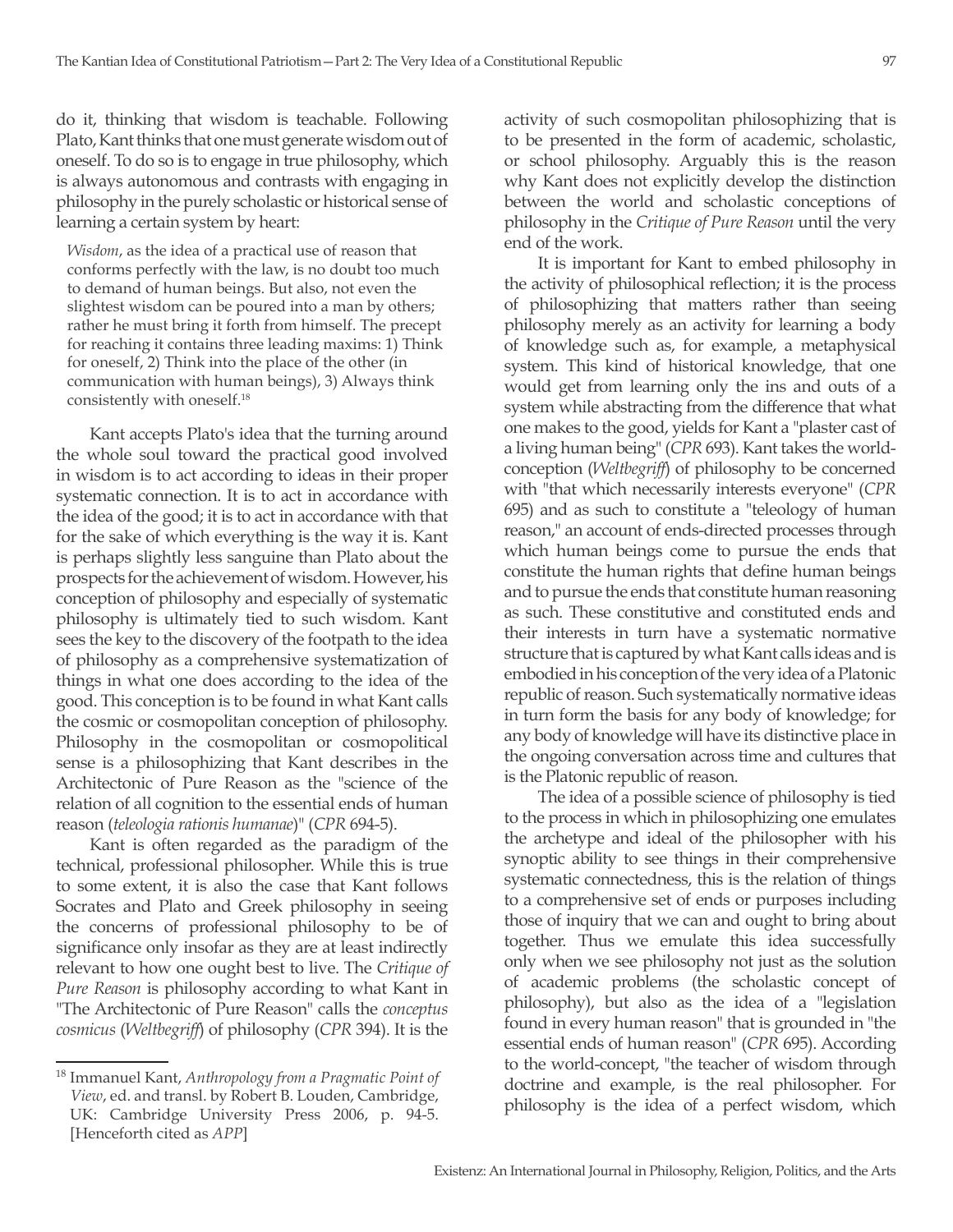shows us the final ends of human reason."<sup>19</sup>

This philosopher, as lawgiver is contrasted with the

artisan of reason, or the philodox, as Socrates calls him, strives only for speculative knowledge, without looking to see how much the knowledge contributes to the final end of human reason; he gives rules for the use of reason for any sort of end one wishes. [*JL* 537]

In the school conception, the philosopher is a mere artisan of reason who is not concerned with the relevance of knowledge for the ultimate end of human existence. This artisan has skill whereas the cosmopolitan conception of philosophy is also concerned with relevance or utility for the purpose of relating what one knows to our shared ultimate ends as human beings in the cosmos. According to the cosmic or cosmopolitan conception of philosophy we use our reason together in what we do to come up with the laws according to which we govern ourselves and according to which we act. The philosopher in the true cosmopolitan sense is concerned that philosophical commitments also make a difference to human existence and to wider interests that all can share.

The cosmopolitan conception of philosophy is fundamentally tied to the public sphere and to the publicity of language as communication and action. As Kant puts the matter in his *Anthropology from a Pragmatic Point of View*, to see things as a world-citizen or from the cosmopolitan standpoint is not to view things as if one "were the whole world"; the person who relates to the world cognitively, practically and aesthetically from the standpoint of privacy and solipsism relates to the world as if that person were the whole world (*APP* 18, § 2). The world-citizen or cosmopolitan always already sees things from the "pluralist" (*APP* 18, § 2) vantage point of the public sphere in which one is not the whole world. But even what counts as truth in that public sphere is regarded critically; truth must hold up also to, and from the vantage point of, an "alien" point of view; it must allow itself to be viewed as selflegislated by anyone who reasons things through in action. It is not a matter of consensus with others, but always transcends any consensus.

In *The Conflict of the Faculties*, Kant illustrates the normative and law-instituting procedure for conflict resolution in the public sphere that he had articulated in the "Transcendental Doctrine of Method" in the *Critique of Pure Reason*. He shows how one may grasp the transhistorical significance of human rights and truth from one's own vantage point in history in a way that also immediately involves the respect for such rights and truth in what one does. We as individuals in society pursue our individual and shared social and political welfare with an eye to physical, civic, and spiritual goods that constitute us as whole individuals and as a whole society. The idea of the university is devoted to that conception of the integrity of the individual in society. The philosophical faculty is concerned with the public articulation of truth and especially the truth that allows for the individual and for society and for the whole world successfully to pursue physical, civic and spiritual welfare, and integrity. But that integration itself requires that one conceive of the individual, of the different spheres of society, and especially of the university and of the whole world as approximating in what they do to the idea of a self-governing republic in which each and all are recognized for their specific individual contributions and for their contribution to the whole. For Kant, the Copernican revolution in systematizing the cosmos in terms of a system of trajectories for all bodies that can be systematically understood from our changing vantage point on a moving earth is itself an expression of his conception of the truth. As philosophers we must assert the rights of that very conception of truth in the public sphere that is independent of any specific political interest. While independent of any specific political interest, the public advocacy of truth is nevertheless profoundly political in implication. We find our way to our own constitutional identity as individuals, as citizens, and as members of a political community and state by recognizing the underlying significance of those nested forms of constitution and the way in which they must all figure into a universal community of agents that recognizes universal human (and alien) rights. In reasoning about what to do one never fully attains one's goal of thinking things through completely, but one also never can fall completely short of the ideal of reasoning together with others. One cannot even in principle think things through in complete isolation from the world, and from the culture and the history that one shares with others, for then on Kant's view, as Arendt especially emphasizes, one cannot think at all. Freedom of thought is always circumscribed but also informed by the tradition and culture that has given to its people their inner life, but one is also capable,

<sup>19</sup> Immanuel Kant, "The Jäsche Logic" in *Lectures on Logic*, ed. and transl. J. Michael Young, New York, NY: Cambridge University Press 1992, pp. 521-642, here p. 537 [Henceforth cited as *JL*]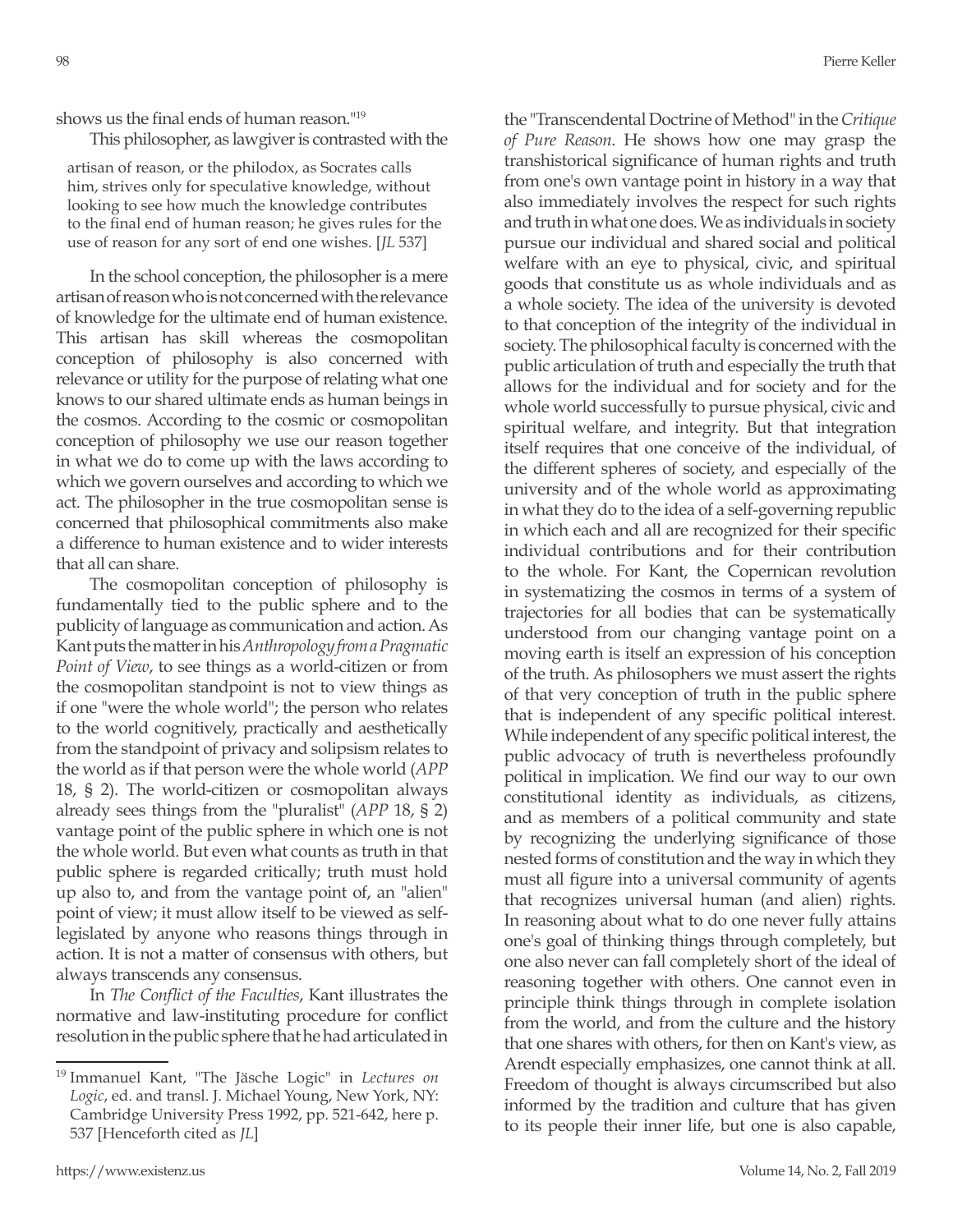through heroic effort, of transcending the limitations of one's time

The Kantian conception is grounded not in the methodological solipsism of rational choice under ignorance. Choice and thought always involves the rich background of one's culture and the society of others. In choosing to do what one does and in choosing the kind of human being that one wants to be, one has to include a sense of belonging to an ever-widening sphere of participation in a world that is shared with agents who are both like and unlike oneself. Even in deliberating about such matters as the proper laws (as well as their execution and interpretation) according to which human beings endeavor to govern themselves, one must always hold to the fundamental idea of an allinclusive whole of sentient life in which the differences and uniqueness of one and all are to be respected in what we do together in the public sphere. In so doing, one can never limit oneself to the stance of any one tradition, or one approach to the interpretation of the constitution. Any merely local way of understanding the import of the idea of a constitutional republic and of the idea of fidelity to such a constitution must give way before critical and public scrutiny.

Given disagreements about the meaning of the constitution and the tendency to confuse mythologies about the constitution for the constitution itself, one might ask: to what does the constitutional patriot owe fidelity? And as centrifugal forces make more pronounced the differences between citizens, what does it mean to share an identity with one's fellow citizens? Put otherwise, how can a shared identity as a citizen encompass the varied individual identities of those who form the citizenry? The Kantian idea of a constitution affords solutions to those problems. The notion of a constitution cannot be limited to the particularities of a particular text or even to a particular national culture. The understanding of the document and of the political culture in which that document is invested (if a constitutional document exists) must be held up to a standard that is grounded in our very abilities to engage with each other politically, economically, and socially and to form a conception of self. Kantian constitutional patriotism is not patriotic to the original text of the constitution, but to the underlying idea behind the constitution, the idea that gives it systematic and also historical unity through changing amendments to the written constitution, the idea of constitutional and representational selfgovernment.

I have provided an account of the Kantian idea of a constitution, traced its development from Kant to Jaspers, Arendt, and Saner. I then traced the conception to Rawls and to those inspired by his approach to Kant, and I then articulated how constitutional patriotism properly grounded in the Kantian idea of a constitution compensates for inadequacies in alternative conceptions of constitutional patriotism. While John Rawls, Onora O'Neill and Christine Korsgaard appreciate and also emphasize the historical-social and political aspects of Kant's thought, and they earn our deep respect for this achievement, they sometimes revert to a decontextualized, more narrowly theoretical, understanding of reason that threatens to renew the partition between the self as free self-conscious individual and the self as citizen in the public sphere. That is also especially true of Jürgen Habermas and it marks the limits of his own conception of constitutional patriotism. In his early work, in The Transformation of the Public Sphere, Habermas discusses the general background to the Kantian conception of a public sphere and to its historical development and to the Platonic republic of reason. There is no sense in Habermas' early work that Kant's notion of publicity and of the public sphere could have been grounded on the methodologically solipsistic, monological, and ahistorical approach to the a priori for which Habermas will later fault Kant. The very notions of interiority and of the public are taken as historical-cultural developments in the emergence of a bourgeois society of those who also identify themselves as citizens and come to see themselves increasingly also as world- citizens through participation in the republic of letters. Cassirer, Jaspers, Saner, and Arendt have a more fundamental appreciation of the historical, social-political, and dynamically pragmatic dimension of Kant's thought that does not so much bridge the gap between the universal and the particular aspects of human existence but shows that gap ultimately to be illusory. The universal, particular and individual are always in the end abstractions from our always fundamentally norm-guided agency. Constitution and the role of the idea of a constitutional republic serves as the transcendent idea of our integrity within the integrity of the state and of the cosmos that guides us in our action but that is never fully attainable and never fully articulable in narrow theoretical terms. We are never mere heaps or completely integrated agents, nor is the world about us or the political order ever a mere heap or a perfect unity. This also applies to